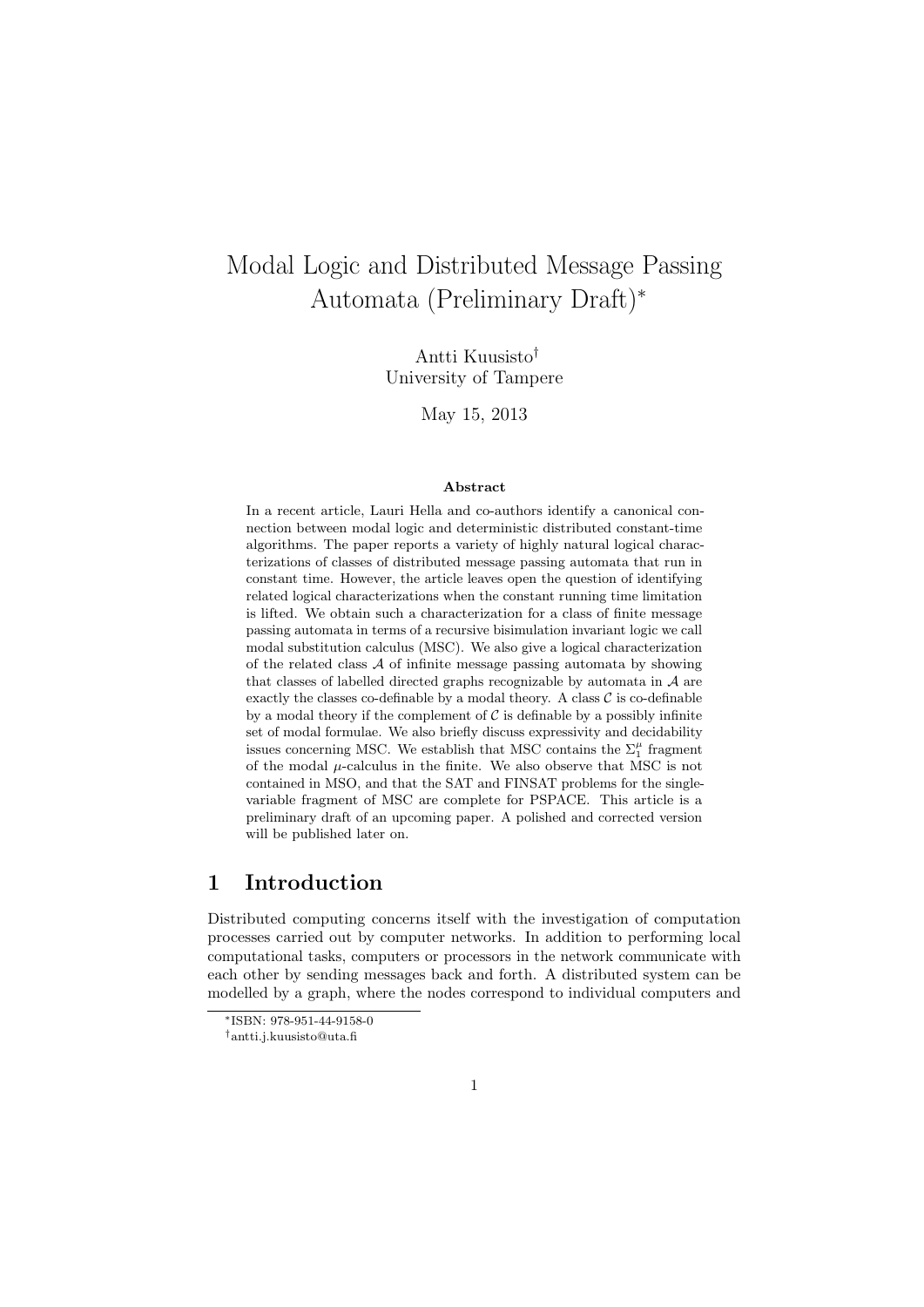the edges are communication channels through which messages can be sent, see for example [10]. Much of the theory of distributed computing abstracts away details related to local computation, concentrating on investigations concerning the network topology. For example, a distributed system can easily determine the sets of nodes that are directly linked to another node that has a local property P: each node with the property P simply sends a message "I have property P" to each of of its neighbours.

In the recent article [7], Hella and co-authors identify a highly natural connection between modal logic [2] and local distributed algorithms. While modal logic has been succesfully applied in the distributed computing context before, the fresh perspective in [7] is a radical departure from the traditional approaches, where the domain elements of a Kripke model correspond to possible states of a distributed computation process. In the framework of [7], a distributed system  $i\mathbf{s}$  a Kripke model, where the domain elements are individual computers and the arrows of the accessibility relation are communication channels. While such an interpretation is of course always possible, it turns out to be particularly helpful in the study of *weak models of distributed computing* (see [7, 11]). The article [7] identifies descriptive characterizations for a comprehensive collection of complexity classes of distributed computing in terms of modal logics. For example, it is shown that the class  $SB(1)$  is *captured*—in the sense of descriptive complexity theory  $[6, 4, 8]$ — by ordinary modal logic ML. A graph property is in  $SB(1)$  iff it can be defined by a formula of ML. Various other characterizations are also obtained. For example the class MB(1) is captured by graded modal logic, i.e., a modal logic which can count the number of accessible nodes. Furthermore, the logical characterizations enable the use of logical tools in the investigation of distributed complexity classes. The article [7] provides a complete classification of the investigated complexity classes with respect to their computational capacities. The proofs behind the related separation results make heavy use of logical methods. In particular, the notion of bisimulation turns out to be very useful in this context.

While there are various characterization results in classical descriptive complexity theory, separation results are rare, and related questions have proved very difficult. Therefore the separation results in [7] are rather delightful, since they nicely demonstrate the potential of the descriptive complexity approach in the framework of non-classical computing.

A local algorithm [11] is a distributed algorithm that a distributed system carries out by executing a fixed finite number of synchronized communication rounds. (Our example above concerning the property P is an example of a local algorithm.) The characterizations in [7] concern local algorithms carried out by message passing automata that run in constant time. The article leaves open the question of identifying related logical characterizations when the constant running time limitation is lifted. We obtain such a characterization for a class of finite message passing automata in terms of a recursive bisimulation invariant logic we call modal substitution calculus (MSC). The characterization extends directly to multimodal contexts and to systems with graded modalities, and thereby provides a nice characterization of cellular automata. We also give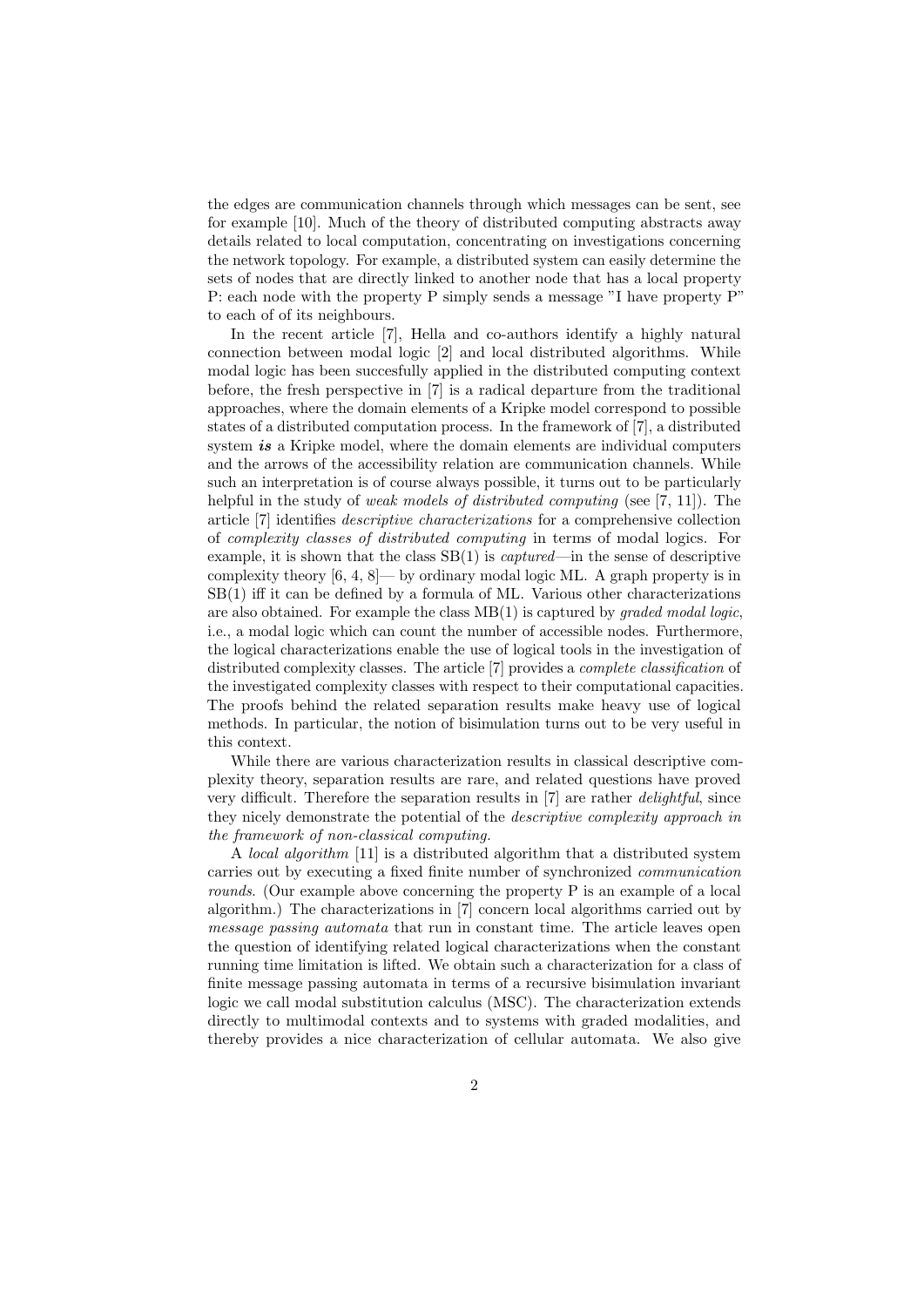a logical characterization of the related class  $A$  of infinite message passing automata by showing that classes of labelled directed graphs recognizable by automata in  $A$  are exactly the classes co-definable by a modal theory. A class  $\mathcal C$  is is co-definable by a modal theory if the complement of  $\mathcal C$  is definable by a possibly infinite set of modal formulae. In distributed computing the attention is often directed towards understanding issues concerning the network topology of the distributed system, and therefore it is often convenient to study infinite message passing automata with non-recursive local computation capacities. See [5] for further elaborations on related matters.

In addition logical characterzations, we briefly discuss expressivity and decidability issues concerning MSC. We establish that MSC contains the  $\Sigma_1^{\mu}$  fragment of the modal  $\mu$ -calculus in the finite. We also observe that MSC is not contained in MSO, and that the SAT and FINSAT problems for the single-variable fragment of MSC are complete for PSPACE.

The aim of this article is two-fold. On one hand, we wish to investigate further the intimate link between distributed computing and modal logic identified in [7]. Advancing the understanding of this link can ideally be beneficial to both research on distributed computing and research on (modal) logic. Bringing together these two seemingly unrelated research fields could turn out to be a fruitful and refreshing research program. For example, it seems that the local model [10, 9] of distributed computing is intimately related to hybrid logic [1]. On the other hand, we aim to promote the potential of the descriptive complexity approach in the framework of non-classical computing.

#### 2 Preliminaries

Let N be an arbitrary set. We let  $\bigcup N$  denote the set of elements x such that  $x \in L$  for some  $L \in N$ .

Let  $\Pi$  be an arbitrary set of proposition symbols  $p \in \Pi$ . The language  $ML(\Pi)$ of ordinary modal logic is generated by the grammar

$$
\varphi \ ::= \top | p | \neg \varphi | (\varphi \land \varphi) | \Diamond \varphi,
$$

where  $p \in \Pi$  and  $\top$  is a locical constant symbol. Formulae in ML( $\Pi$ ) are called  $\Pi$ -*formulae*. We define the abbreviations  $\bot = \neg \top$  and  $\Box = \neg \Diamond \neg$ . We also use the symbols  $\vee$ ,  $\rightarrow$  and  $\leftrightarrow$  in the usual way.

A Kripke model of the vocabulary  $\Pi$  is a structure  $M = (W, R, V)$ , where W is a nonempty set, called the *domain* of the model,  $R \subseteq W \times W$  is a binary relation, and  $V : \Pi \to Pow(W)$  is a valuation function. The semantics of ML( $\Pi$ ) is defined with respect to *pointed*  $\Pi$ -models  $(M, w)$ , where  $M = (W, R, V)$  is a Kripke model of the vocabulary  $\Pi$  and  $w \in W$  a point or a node in the domain W of the Kripke model. For  $p \in \Pi$ , we define  $(M, w) \models p$  iff  $w \in V(p)$ . We also define  $(M, w) \models \top$ . For the connectives, we define

$$
(M, w) \models \neg \varphi \Leftrightarrow (M, w) \not\models \varphi, (M, w) \models (\varphi \land \psi) \Leftrightarrow ((M, w) \models \varphi \text{ and } (M, w) \models \psi), (M, w) \models \Diamond \varphi \Leftrightarrow \exists v \in W(wRv \text{ and } (M, v) \models \varphi).
$$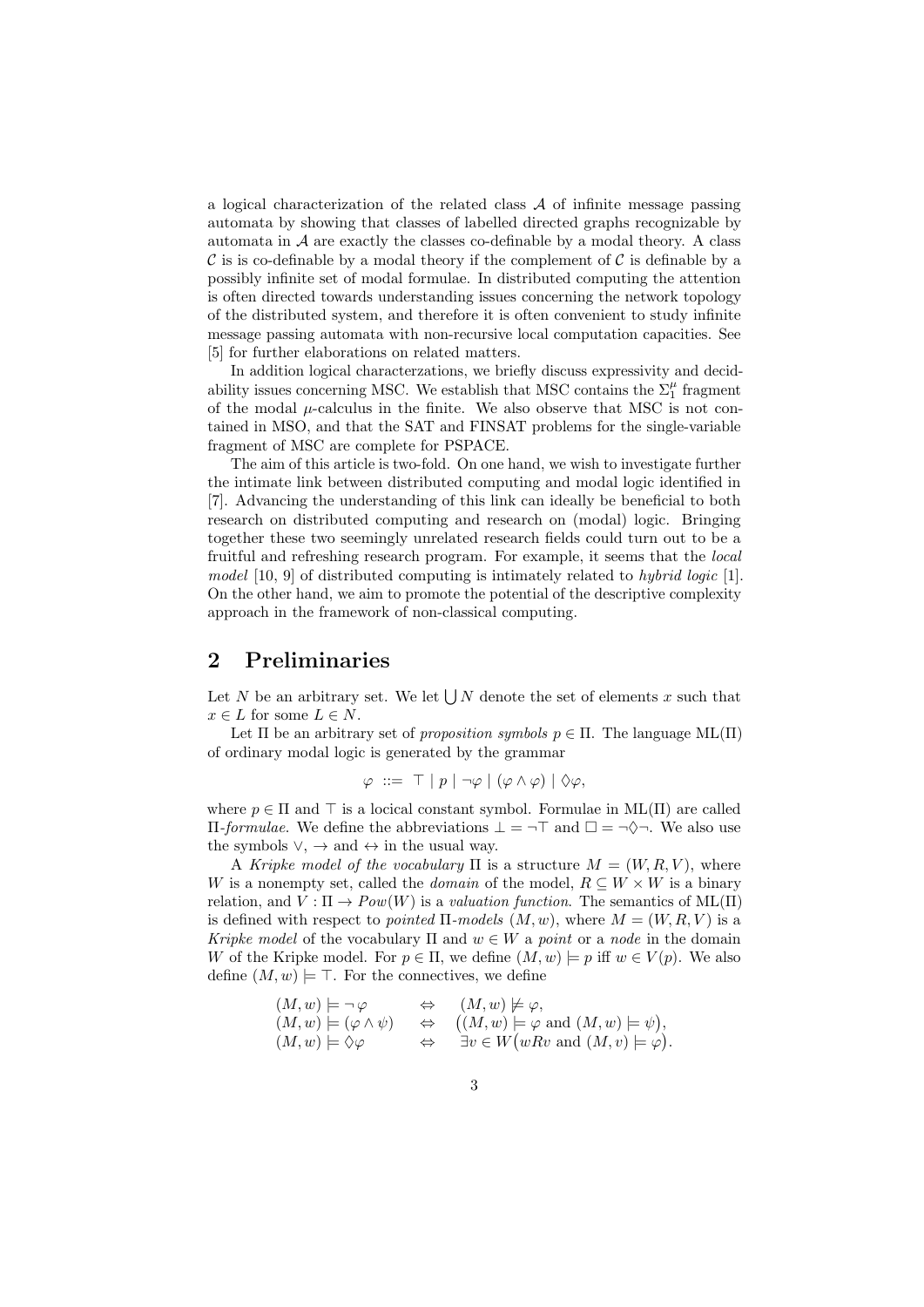The set of *subformulae* of a formula  $\varphi$  is defined in the standard way and denoted by  $\text{SUBF}(\varphi)$ . The modal depth  $md(\varphi)$  of a formula is defined recursively such that  $md(\top) = md(p) = 0$ ,  $md(\neg \psi) = md(\psi)$ ,  $md(\psi \land$  $\chi$ ) = max{md( $\psi$ ), md( $\chi$ )}, and md( $\Diamond \psi$ ) = md( $\psi$ ) + 1. In a Kripke model  $((W, R, V), w)$ , the set succ(w) of successors of w is the set  $\{u \in W \mid wRu\}$ . The set {  $u \in W \mid uRw$  } is the set of predecessors of w. If  $\varphi$  is a modal formula and M a Kripke model, we let  $\|\varphi\|^M$  to the the set of points w such that  $(M, w) \models \varphi$ .

Let  $\Pi$  be a set of proposition symbols. Define the set  $\mathcal{S} := \{ X_i \mid i \in \mathbb{N} \}$ of schema variable symbols. Let  $\mathcal{K} \subseteq \mathcal{S}$ . The set of  $(\Pi, \mathcal{K})$ -schemata of modal substitution calculus (MSC) is the set generated by the grammar

$$
\varphi \ ::= \top | p | X_i | \neg \varphi | (\varphi \land \varphi) | \Diamond \varphi,
$$

where  $p \in \Pi$ ,  $X_i \in \mathcal{K}$  and  $\top$  is a logical constant symbol. A terminal clause of the vocabulary  $\Pi$  of modal substitution calculus is a string of the form  $X_i(0) := \varphi$ . where  $X_i \in \mathcal{S}$  is a schema variable and  $\varphi$  a formula of ML(Π). An *iteration* clause of the vocabulary Π of modal substitution calculus is a string of the form  $X_i$ : –  $\psi$ , where  $X_i \in \mathcal{S}$  is a schema variable and  $\psi$  is a  $(\Pi, \mathcal{K})$ -schema for some set  $\mathcal{K} \subseteq \mathcal{S}$  of schema variable symbols. The symbol  $X_i$  of a terminal clause  $X_i(0)$ : –  $\varphi$  or an iteration clause  $X_i$ : –  $\psi$  is called the *head predicate* of the clause, and the formulae  $\varphi$  and  $\psi$  are the *bodies* of the clauses. Let  $\mathcal{K} = \{Y_1, ..., Y_n\} \subseteq \mathcal{S}$  be a finite nonempty set of n distinct schema variable symbols. A  $(\Pi, \mathcal{K})$ -program of MSC consists of a of a pair

$$
Y_1(0) \quad : - \quad \varphi_1 \qquad Y_1 \quad : - \quad \psi_1
$$
\n
$$
\vdots
$$
\n
$$
\vdots
$$
\n
$$
Y_n(0) \quad : - \quad \varphi_n \qquad Y_n \quad : - \quad \psi_n
$$

of lists of clauses, where the first list contains n terminal clauses  $Y_i(0) := \varphi_i$ of the vocabulary  $\Pi$ , and the other list contains n iteration clauses  $Y_i$ :  $\psi_i$ such that each  $\psi_i$  is a  $(\Pi, \mathcal{K})$ -schema. Furthermore, the  $(\Pi, \mathcal{K})$ -program specifies a set  $A \subseteq \mathcal{K}$  of appointed predicates, so formally  $\Lambda$  is a triple  $(\mathcal{G}, \mathcal{I}, \mathcal{A})$ , where  $\mathcal{G}$ and  $\mathcal I$  are the lists of terminal clauses and iteration clauses, respectively, and  $\mathcal A$ is an arbitrary subset of K specifying the appointed predicates of  $\Lambda$ . A program  $Λ$  is a  $\Pi$ -program if  $Λ$  is a  $(\Pi, K)$ -program for some  $K \subseteq S$ .

We let  $\text{ATOM}(\Lambda)$  be the set of symbols  $s \in \Pi \cup \{\top\}$  that occur in the clauses of  $\Lambda$ . The set HEAD( $\Lambda$ ) is the set of schema variable symbols that occur in the clauses of  $\Lambda$ . The set  $SUBS(\varphi)$  of *subschemata* of a schema  $\varphi$  is defined in the obvious way. The set  $SUBS(\Lambda)$  of subschemata of  $\Lambda$  is defined to be the smallest set such that  $HEAD(\Lambda) \subseteq SUBS(\Lambda)$  and  $SUBS(\varphi) \subseteq SUBS(\Lambda)$  for each  $\varphi$  that occurs as a body of any clause (terminal or iteration) of  $\Lambda$ . We define  $SUBF(\Lambda)$  to be the set of all schemata  $\varphi \in SUBS(\Lambda)$  that do not contain any schema variable symbols, i.e.,  $SUBF(\Lambda)$  is the set of subformulae of  $\Lambda$ .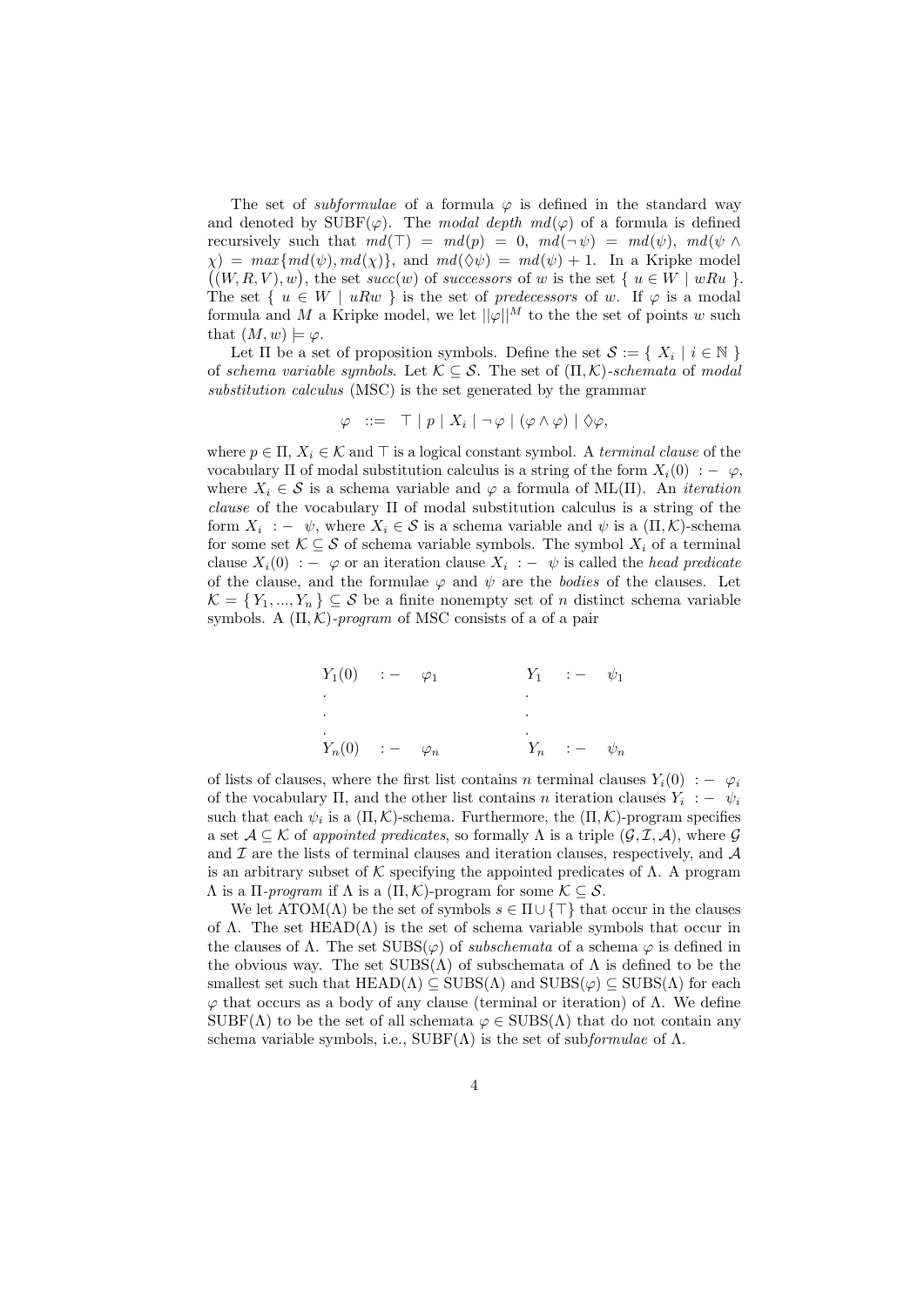For each variable  $Y_i \in \text{HEAD}(\Lambda)$  of  $\Lambda$ , we let  $Y_i^0$  denote the right hand side of the terminal clause  $Y_i(0)$  :  $-\varphi_i$ . Recursively, assume we have defined a ML(Π)-formula  $Y_i^n$  for each  $Y_i \in \text{HEAD}(\Lambda)$ . Let  $Y_j : -\varphi_j$  be the iteration clause correspoinding to the variable  $Y_j$ . We define  $Y_j^{n+1}$  to be the ML(II)formula obtained by simultaneously replacing each variable  $Y_i$  of the schema  $\varphi_j$  by the formula  $Y_i^n$ . Let  $\varphi$  be an arbitrary schema in SUBS( $\Lambda$ ). We let  $\varphi^n$ denote the ML( $\Pi$ )-formula obtained from  $\varphi$  by simultaneously replacing each variable  $Y_i \in \text{HEAD}(\Lambda)$  in  $\varphi$  by the formula  $Y_i^n$ .

Let  $(M, w)$  be a pointed II-model and  $\Lambda$  a II-program of MSC. We define that  $(M, w) \models \Lambda$  if there is an appointed variable Y of  $\Lambda$  such that for some  $n \in \mathbb{N}$ , we have  $(M, w) \models Y^n$ . We say that  $\Lambda$  is true in  $(M, w)$ , or that  $(M, w)$ satisfies Λ.

Let  $\Pi$  be a finite set of proposition symbols. A message passing automaton A of the vocabulary  $\Pi$  is a tuple  $(Q, M, \pi, \delta, \mu, F)$ . The object Q is a nonempty set of *states*. The set  $Q$  can be finite or countably infinite. The object  $M$  is a nonempty set of messages. The set M can be finite or countably infinite. The object  $\pi: Pow(\Pi) \longrightarrow Q$  is an *initial transition function* that determines the beginning state of A. The object  $\delta : Pow(M) \times Q \longrightarrow Q$  is a transition function that constructs a new state in Q based on a set  $N \in Pow(M)$  of messages received and a previous state in Q. The object  $\mu: Q \longrightarrow M$  is a message construction function that constructs a message for the automaton to send forward based on the state of the automaton. The object  $F \subseteq Q$  is a set of accepting states of the automaton. A message passing automaton such that the sets Q and M are finite, is a finite message passing automaton FMPA. (MPA stands for a message passing automaton.)

A message passing automaton A of a vocabulary  $\Pi$  is run on a Kripke model  $(W, R, V)$  of the vocabulary  $\Pi$ , considered to be a distributed system. Intuitively, we put a copy  $(A, w)$  of the automaton to each node  $w \in W$ . Then, each automaton  $(A, w)$  first scans the propositional information of the node  $w$ , and then makes a transition to a beginning state based on this. Then, the automata  $(A, u)$ , where  $u \in W$ , begin running in *synchronized steps*. During each step, each automaton first broadcasts a message to each of its neighbours with respect to  $R$ , and then updates its state based on the set of messages it receives from its neighbours. More formally, the automaton A and Kripke model  $(W, R, V)$  define a *synchronized distributed system* which executes N communication rounds defined as follows. Each round  $n \in \mathbb{N}$  defines a global configuration  $f_n : W \longrightarrow Q$ . The configuration  $f_0$  of the zeroeth round is the function  $f_0$  such that  $f_0(w) = \pi({p \in \Pi \mid w \in V(p) })$ . Recursively, assume that we have defined  $f_n$ , and call  $N = \{ m \in M \mid m = \mu(f_n(v)), v \in succ(w) \}.$ Then  $f_{n+1}(w) = \delta(N, f_n(w)).$ 

Notice that the automaton  $A$  at node  $w$  receives messages from its successors, so messages flow in the direction opposite to the arrows (or pairs) of the relation R. This may seem strange at first, and indeed usually the definition is that messages flow in the the direction of the arrows. The reason behind the choice here is mainly technical, and related to the technical relationship between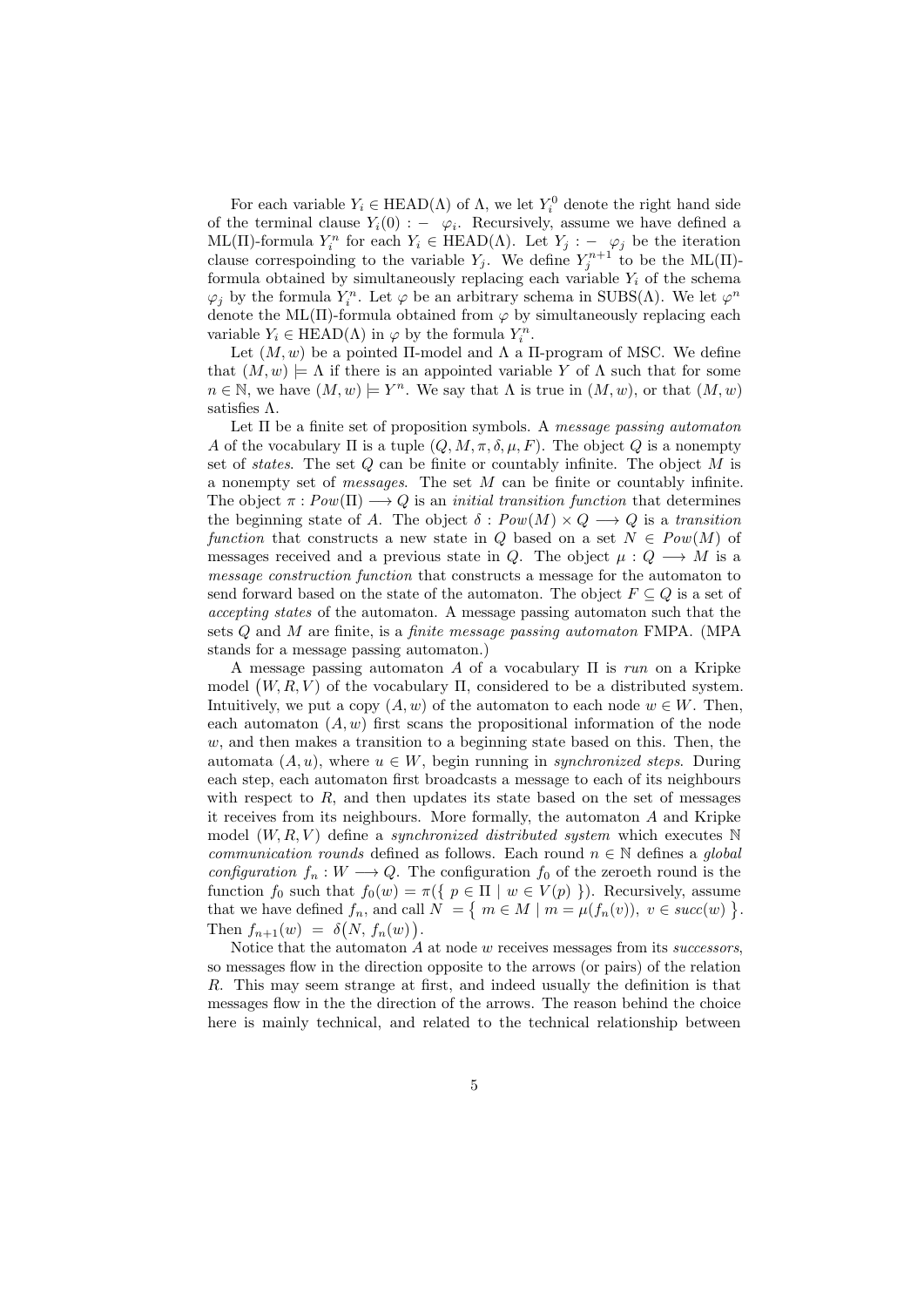message passing automata and modal logic. An alternative approach would be to consider modal logics with only backwards looking diamonds, or to define a Kripke structure M corresponding to a distributed system S such that M would be obtained from S by reversing the arrows of S.

When we talk about the state of the automaton A at the node w in round n, we mean the state  $f_n(w)$ . We define that an automaton A accepts a pointed model  $(M, w)$  if there exists some  $n \in \mathbb{N}$  such that  $f_n(w) \in A$ , in other words, if the automaton  $A$  at  $w$  visits an accepting state during the execution of the distributed system. Note that the automaton A at  $w$  does not stop passing messages even if it has visited an accepting state. Therefore this model of computing can be regarded as a kind of a semidecision framework for distributed computation: an accepting node will eventually know it has accepted, but a nonaccepting node can keep running forever without knowledge of accepting. These kinds of asymmetric accepting conditions are common in distributed computing (see for example [7]). It would be natural to consider more complex accepting conditions, for example we could also define a subset  $G \subseteq Q$  of rejecting states. For the sake of space limitations, we shall not consider such possibilities here. However, the considerations below can easily be adapted to deal with various more complex acceptance scenarios.

#### 3 MSC captures FMPA-recognizability

Let  $(M, w) = ((W, R, V), w)$  be a pointed model and A an automaton of the same vocabulary as M. Let Q be the set of states of A. For each  $u \in W$ , let  $A((M, u), n)$  denote the state of A at u in round n. The set  $\{q \in Q \mid q =$  $A((M, u), n)$  for some  $u \in succ(w)$  is called the set of states defined by the successors of w in round n.

**Theorem 3.1.** Let  $\Pi$  be a finite set of proposition symbols. Let A be a finite message passing automaton of the vocabulary Π. There exists a  $\Pi$ -program  $\Lambda_A$ of MSC such that for all pointed  $\Pi$ -models  $(M, w)$ , the automaton A accepts  $(M, w)$  iff  $(M, w) \models \Lambda_A$ .

*Proof.* Let  $A = (Q, M, \pi, \delta, \mu, F)$ . Define a formula variable  $X_q$  for each state  $q \in Q$ . For each  $q \in Q$ , define the terminal clause

$$
X_q(0) := \bigvee_{P \subseteq \Pi, \ \delta(P) = q} \Big( \bigwedge_{p \in P} p \land \bigwedge_{p \in \Pi \backslash P} \neg p \Big). \tag{1}
$$

(Note that  $\bigvee \emptyset = \bot$  and  $\bigwedge \emptyset = \top$ .) Let  $S \subseteq Q$  be a set of states. Define the schema

$$
\varphi_S \ := \ \bigwedge_{q \in S} \Diamond X_q \ \land \ \bigwedge_{q \notin S} \neg \Diamond X_q.
$$

If  $S \subseteq Q$  is a set of states, we denote the set  $\{ \mu(q) | q \in S \}$  by  $\mu(S)$ . We define  $\mathcal{M}(q,q')$  to be the set of exactly all sets  $S \subseteq Q$  such that  $\delta(\mu(S), q) = q'$ . For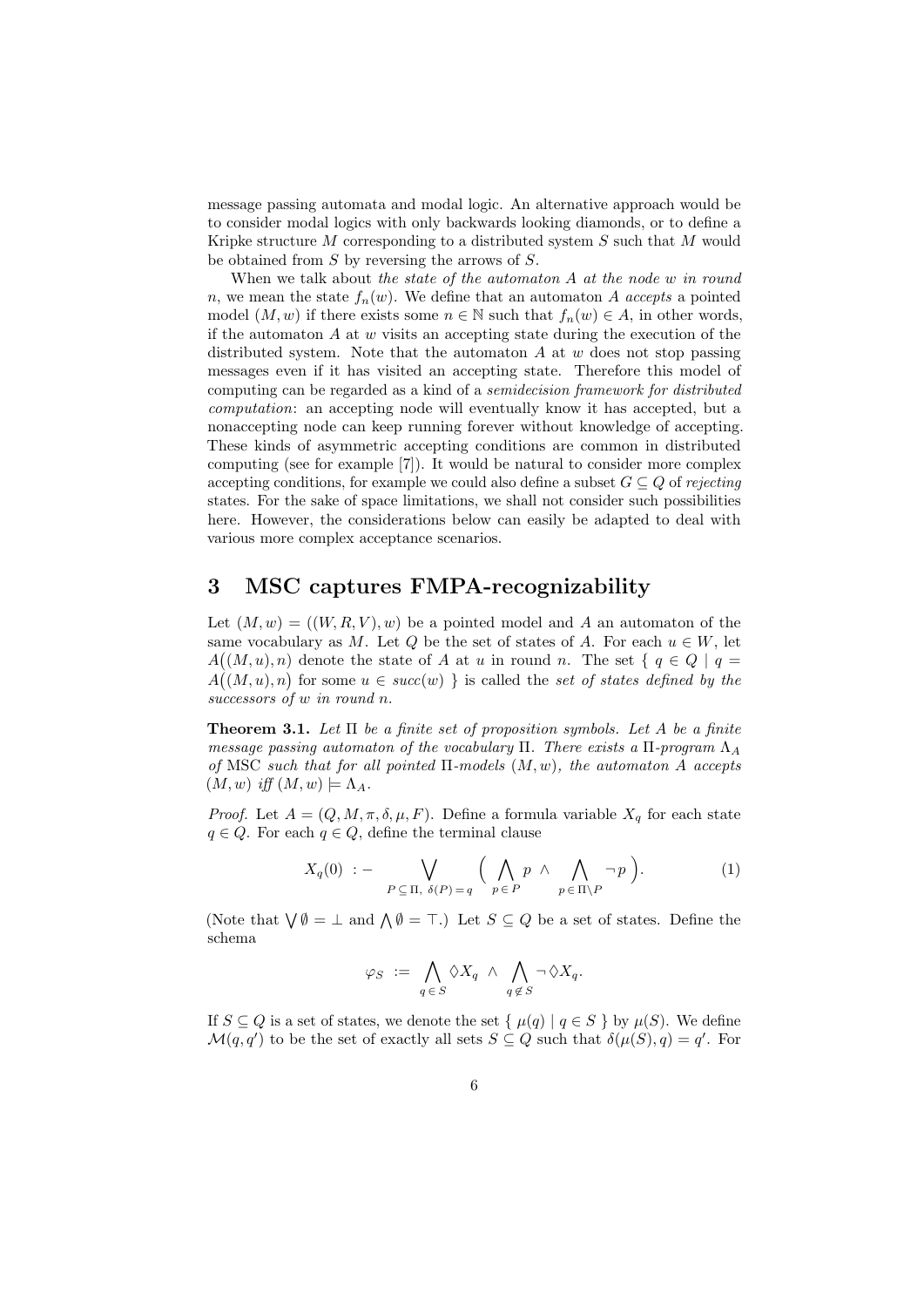each state  $q' \in Q$ , define the iteration clause

$$
X_{q'} := \bigwedge_{q \in Q} \left( X_q \to \bigvee_{S \in \mathcal{M}(q,q')} \varphi_S \right). \tag{2}
$$

The program  $\Lambda_A$  is the II-program defined by the terminal clauses given by Equation 1 above and the iteration clauses given by Equation 2.

Let  $M = (W, R)$  be a Kripke model of the vocabulary Π. We will show that for each node  $v \in W$ , each state  $q \in Q$ , and each round  $n \in \mathbb{N}$ , the state of the automaton A at node v in round n is q if and only if  $(M, v) \models X_q^n$ . This is shown by an induction on n. The case for  $n = 0$  follows immediately by the definition of the initial transition function  $\pi$  and the definition of  $X_q(0)$ .

Assume that  $(M, w) \models X_{q'}^{n+1}$ . Thus

$$
(M, w) \models \bigwedge_{q \in Q} \left( X_q^n \rightarrow \bigvee_{S \in \mathcal{M}(q, q')} \varphi_S^n \right).
$$

Let  $r \in Q$  be the state of A at w in round n. By the induction hypothesis, we have  $(M, w) \models X_r^n$ , and therefore

$$
(M, w) \models \bigvee_{S \in \mathcal{M}(r, q')} \varphi_S^n.
$$

Thus  $(M, w) \models \varphi_S^n$  for some  $S \in \mathcal{M}(r, q')$ . By the definition of schema  $\varphi_S$ , each formula  $X_q^n$  such that  $q \in S$  is satisfied by some sucessor of w, and there exists no successor of w that satisfies a formula  $X_q^n$  such that  $q \notin S$ . Therefore, by the induction hypothesis, the set of states defined by  $succ(w)$  in round n is S. Since  $S \in \mathcal{M}(r, q')$ , we conclude that the state of the automaton at w in round  $n + 1$ is  $q'$ .

For the converse, assume that the state of A at w in round  $n + 1$  is  $q'$ . Let r be the state of A at w in round n. Let S be the set of states defined by  $succ(w)$ in round n. Hence, by the induction hypothesis, we have  $(M, w) \models \varphi_S^n$ . We also have  $S \in \mathcal{M}(r, q')$  by the definition of r, q' and S. Therefore

$$
(M, w) \models \bigvee_{S \in \mathcal{M}(r, q')} \varphi_S^n.
$$

We also have, by the induction hypothesis, that for all  $q \in Q$ ,  $(M, w) \models X_q^n$  iff  $q = r$ . Therefore

$$
(M, w) \models \bigwedge_{q \in Q} \left( X_q^n \rightarrow \bigvee_{S \in \mathcal{M}(q, q')} \varphi_S \right),
$$

 $\Box$ 

and thus  $(M, w) \models X_{q'}^{n+1}$ , as desired.

Let  $\Lambda$  be a program of MSC, and let HEAD( $\Lambda$ ) = { $Y_1, ..., Y_m$ }. For each  $n \in \mathbb{N}$ , define  $md(\Lambda, n) = max{ md(Y_1^n), ..., md(Y_m^n)}$ . Define  $scope(\Lambda, 0)$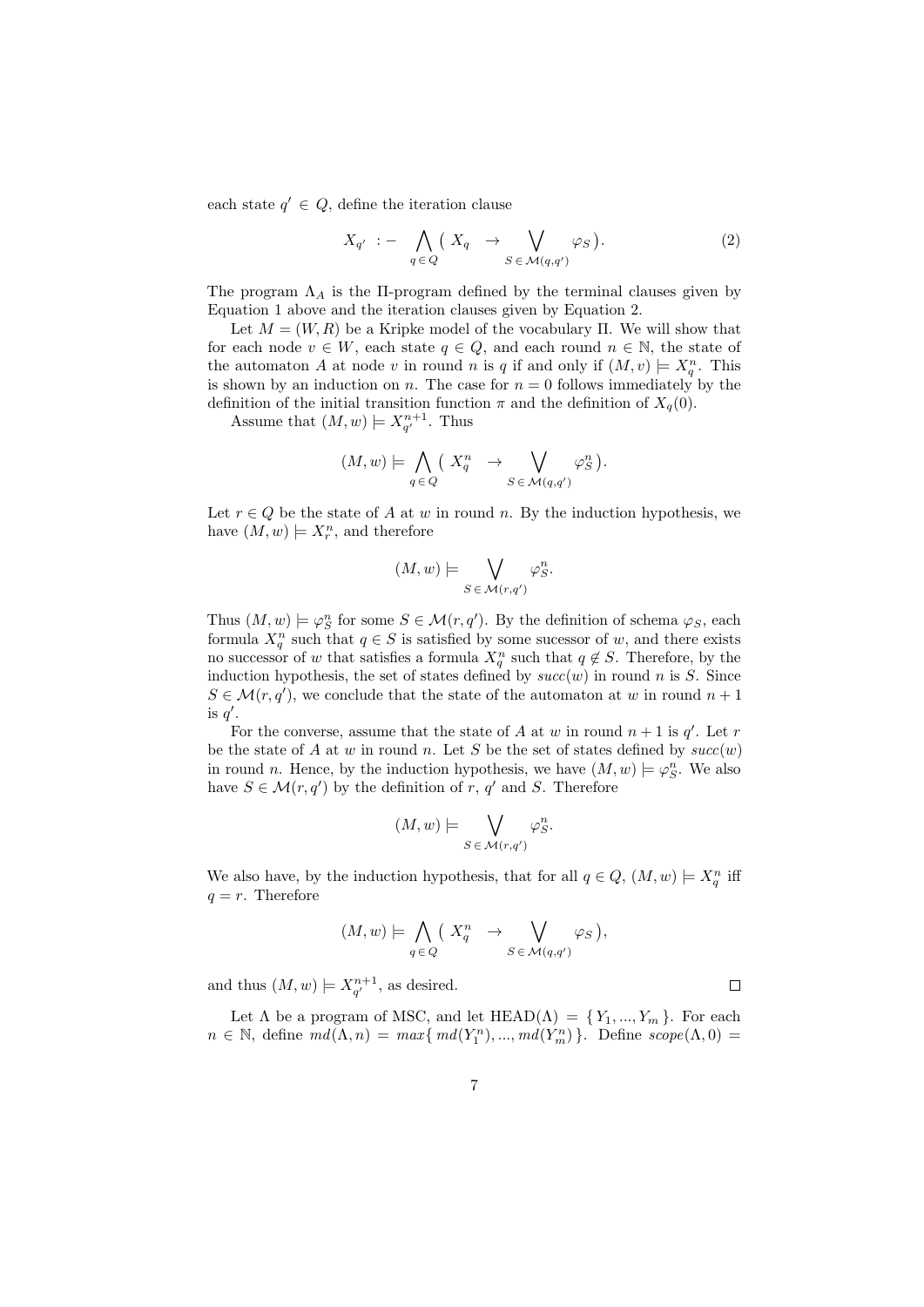$md(\Lambda, 0)$ , and recursively,  $scope(\Lambda, n+1) = scope(\Lambda, n) + max\{1, md(\Lambda, n+1)\}.$ If  $(M, w) \models \Lambda$ , then the *scope of*  $\Lambda$  *at w* is the number  $scope(\Lambda, n)$ , where *n* is the smallest number  $k \in \mathbb{N}$  such that we have  $(M, w) \models Y_i^k$  for some appointed predicate  $Y_i$ . If  $(M, w) \not\models \Lambda$ , the scope of  $\Lambda$  at w is  $\omega$ .

Let A be an automaton and  $(M, w)$  a pointed model. If A accepts  $(M, w)$ , then the *decision time of A on*  $(M, w)$  is the smallest number k such that the state of A at w is an accepting state in round k. If A does not accept  $(M, w)$ , the decision time of A at w is  $\omega$ .

We let  $mdt(\Lambda)$  denote the maximum modal depth of body formulae  $\varphi$  in the terminal clauses of  $\Lambda$ . Similarly, we let  $mdi(\Lambda)$  denote the maximum modal depth of the body schemata  $\psi$  of the iteration clauses of  $\Lambda$ .

Next we show how to define, when given a program  $\Lambda$  of MSC, a corresponding automaton  $A_{\Lambda}$  that accepts exactly the pointed models  $(M, w)$  such that  $(M, w) \models \Lambda$ . Furthermore, the decision time of  $A_{\Lambda}$  at a node w will be equal to the scope of  $\Lambda$  at w.

Fix  $\Lambda$  to be a II-program of MSC, where  $\Pi$  is a finite set of proposition symbols. We assume that  $mdi(\Lambda) \geq 1$ . The pathological case where  $mdi(\Lambda) = 0$ is discussed separately.

The set  $Q_{\Lambda}$  of states of  $A_{\Lambda}$  contains all pairs  $(S, m)$ , where  $m \leq m di(\Lambda) - 1$  is a natural number and  $S \subseteq SUBS(\Lambda)$  a set of schemata  $\varphi$  such that  $md(\varphi) \leq m$ . The set  $Q_{\Lambda}$  also contains all triples  $(S, m, f)$ , where  $m \leq m dt(\Lambda) - 1$  is a natural number,  $S \subseteq \text{SUBF}(\Lambda)$  is a set of *formulae*  $\varphi$  such that  $md(\varphi) \leq m$ , and  $f$  is simply a symbol indicating that this state encodes sets of *formulae* in SUBF( $\Lambda$ ). There are no other states in  $Q_{\Lambda}$ . The set of messages  $M_{\Lambda}$  is  $Pow(SUBS(\Lambda))$ . (Some states and some messages may turn out to be irrelevant for the computation of  $A_{\Lambda}$ .)

We then define the the transition function  $\pi$  of  $A_{\Lambda}$ . Assume first that  $mdt(\Lambda) > 1$ . Let  $P \subseteq \Pi$  be a set of proposition symbols. Define a set  $U \subseteq$  $SUBF(\Lambda)$  to be the smallest set such that the following conditions hold.

- 1.  $P \cup \{\top\} \subseteq U$ .
- 2. For each  $\neg \varphi \in \text{SUBF}(\Lambda)$  of the modal depth  $0, \neg \varphi \in U$  iff  $\varphi \notin U$ .
- 3. For each  $(\varphi \wedge \psi) \in \text{SUBF}(\Lambda)$  of the modal depth  $0, (\varphi \wedge \psi) \in U$  iff both  $\varphi \in U$  and  $\psi \in U$ .

We define  $\pi(P) = (U, 0, f)$ . If  $m dt(\Lambda) = 0$ , we define  $\pi(P)$  for  $P \subseteq \Pi$  differently. First define a set  $T \subseteq \text{SUBF}(\Lambda)$  to be the smallest set such that the following conditions hold.

- 1.  $P \cup \{\top\} \subseteq T$ .
- 2. For each formula  $(\alpha \wedge \beta) \in \text{SUBF}(\Lambda)$  such that  $md(\varphi \wedge \psi) = 0$ , we have  $(\alpha \wedge \beta) \in T$  iff both  $\alpha \in T$  and  $\beta \in T$ .
- 3. For each formula  $\neg \alpha \in SUBF(\Lambda)$  such that  $md(\neg \alpha) = 0$ , we have  $\neg \alpha \in T$ iff  $\alpha \notin T$ .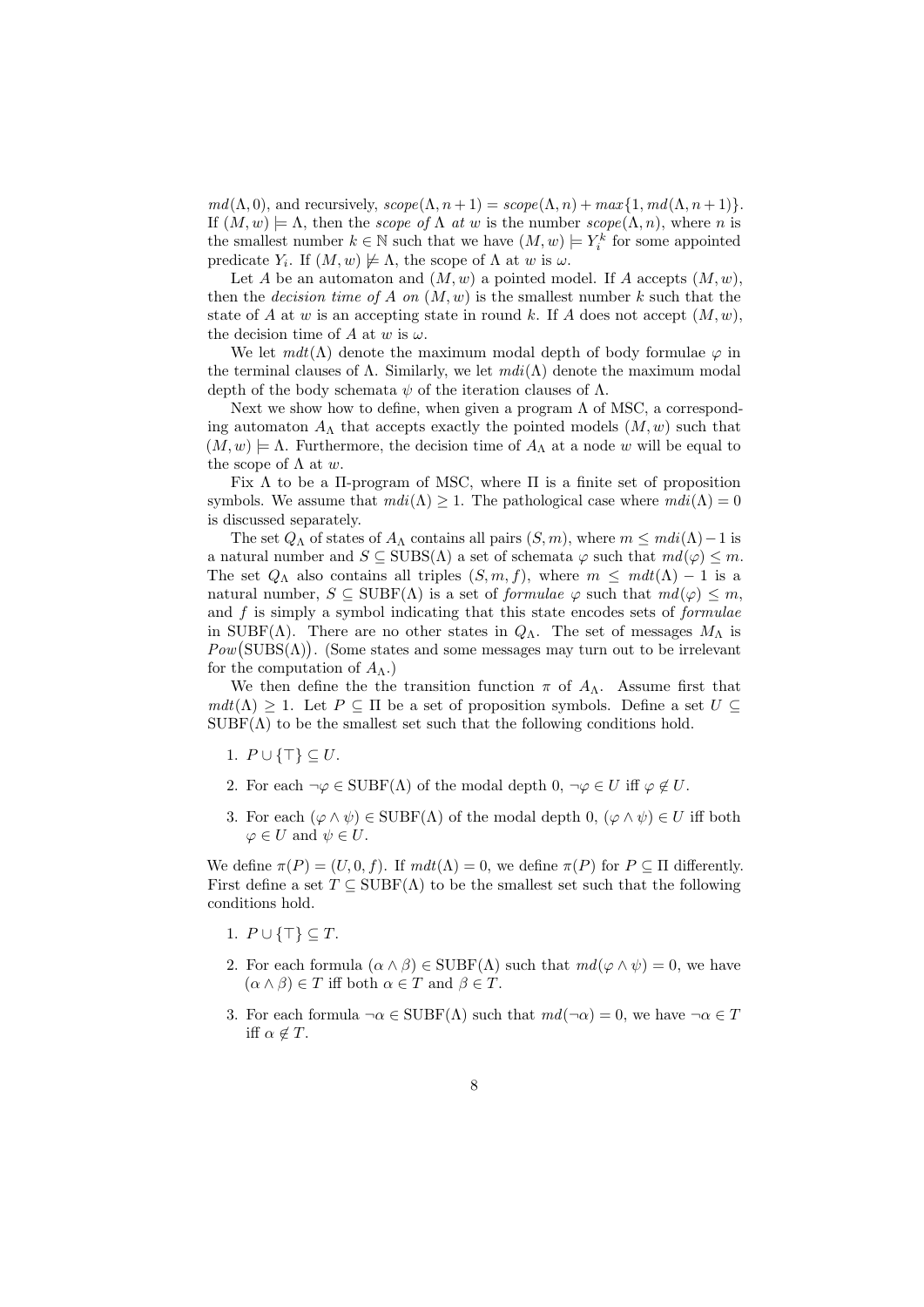Now let T' be the set of symbols  $\varphi \in \text{ATOM}(\Lambda) \cup \text{HEAD}(\Lambda)$  of the modal depth 0 such that the following conditions hold.

- 1. For each  $X \in \text{HEAD}(\Lambda)$ , we have  $X \in T'$  iff  $X^0 \in T$ .
- 2. For each  $\varphi \in \text{ATOM}$ , we have  $\varphi \in T'$  iff  $\varphi \in T$ .

Define U to be the set of schemata  $\varphi \in SUBS(\Lambda)$  of the modal depth 0 such that the following conditions hold.

- 1. For each  $\varphi \in \text{ATOM}(\Lambda) \cup \text{HEAD}(\Lambda)$ ,  $\varphi \in U$  iff  $\varphi \in T'$ .
- 2. For each schema  $\neg \varphi \in SUBS(\Lambda)$  of the modal depth  $0, \neg \varphi \in U$  iff  $\varphi \notin U$ .
- 3. For each schema  $(\varphi \wedge \psi) \in SUBS(\Lambda)$  of the modal depth  $0, (\varphi \wedge \psi) \in U$  iff both  $\varphi \in U$  and  $\psi \in U$ .

We define  $\pi(P) = (U, 0)$ .

We then define the transition function  $\delta$  of  $A_{\Lambda}$ . Let  $(S, m)$  be state of  $A_{\Lambda}$ . Let  $N \subseteq M_\Lambda$  be a set of messages. Assume that  $m < m di(\Lambda) - 1$ . Assume there exists a smallest set  $U$  such that the following conditions hold.

- 1. For each schema  $\varphi \in SUBS(\Lambda)$  such that  $md(\varphi) < m+1$ , we have  $\varphi \in U$ iff  $\varphi \in S$ .
- 2. For each schema  $\Diamond \varphi \in SUBS(\Lambda)$  such that  $md(\Diamond \varphi) \leq m+1$ , we have  $\Diamond \varphi \in U$  iff  $\varphi \in \bigcup N$ .
- 3. For each schema  $(\varphi \wedge \psi) \in SUBS(\Lambda)$  such that  $md(\varphi \wedge \psi) \leq m+1$ , we have  $(\varphi \wedge \psi) \in U$  iff both  $\varphi \in U$  and  $\psi \in U$ .
- 4. For each schema  $\neg \varphi \in SUBS(\Lambda)$  such that  $md(\neg \varphi) \leq m + 1$ , we have  $\neg \varphi \in U$  iff  $\varphi \notin U$ .

We then define  $\delta(N,(S,m))$  to be the unique state  $(U,m+1)$ . If no set U satifying the above conditions exists, we define  $\delta(N,(S,m))$  arbitrarily.

If  $m = mdi(\Lambda) - 1$ , we define  $\delta(N, (S, m))$  differently. Assume there exists a smallest set  $T \subseteq SUBS(\Lambda)$  such that the following conditions hold. (If no such set T exists,  $\delta((S, m), N)$  is defined arbitrarily.)

- 1. For each schema  $\varphi \in SUBS(\Lambda)$  such that  $md(\varphi) < m+1$ , we have  $\varphi \in T$ iff  $\varphi \in S$ .
- 2. For each schema  $\Diamond \varphi \in SUBS(\Lambda)$  such that  $md(\Diamond \varphi) \leq m+1$ , we have  $\Diamond \varphi \in T \text{ iff } \varphi \in \bigcup N$ .
- 3. For each schema  $(\varphi \wedge \psi) \in SUBS(\Lambda)$  such that  $md(\varphi \wedge \psi) \leq m+1$ , we have  $(\varphi \wedge \psi) \in T$  iff both  $\varphi \in T$  and  $\psi \in T$ .
- 4. For each schema  $\neg \varphi \in SUBS$  such that  $md(\neg \varphi) \leq m+1$ , we have  $\neg \varphi \in T$ iff  $\varphi \notin T$ .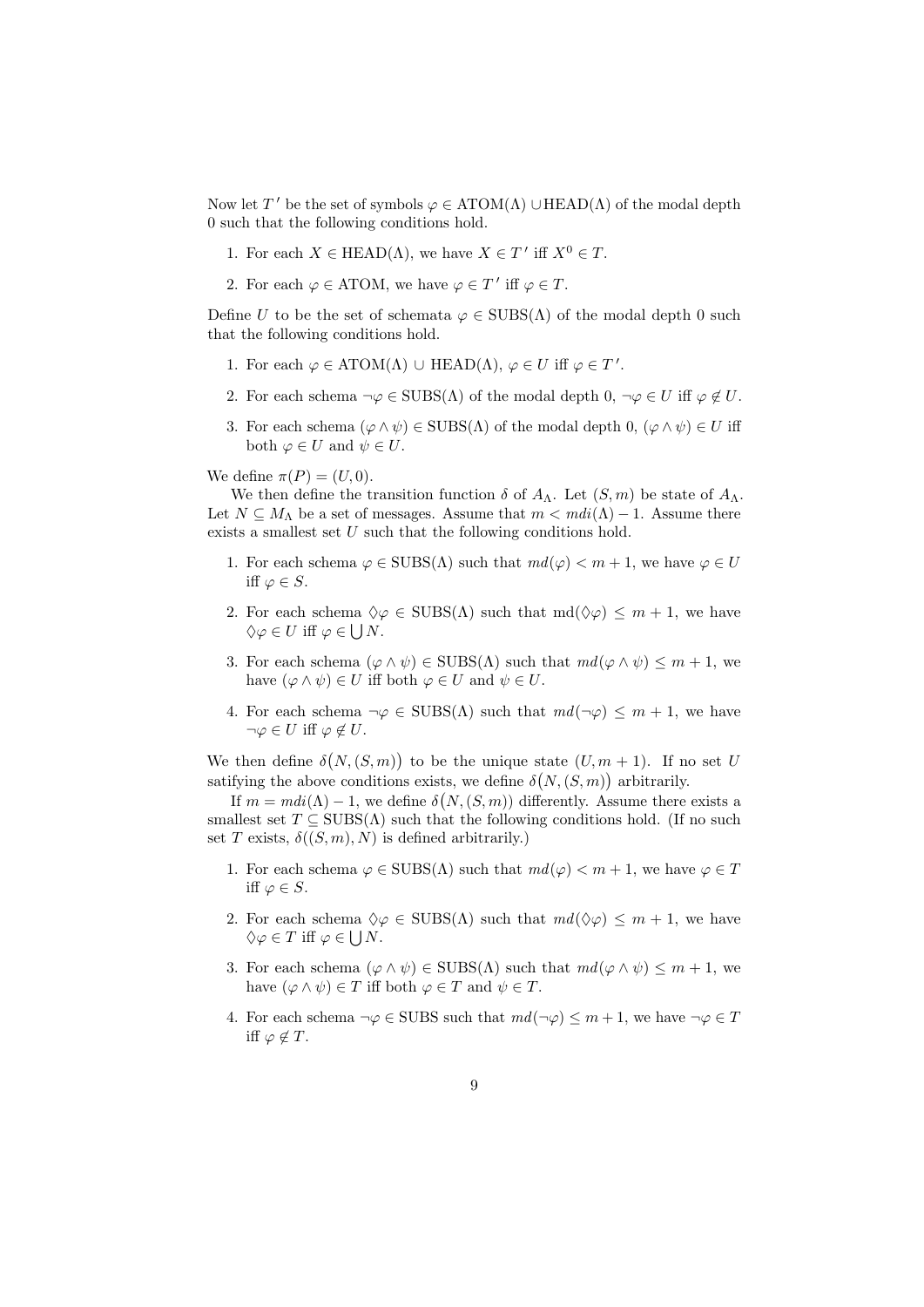Now define a set  $T' \subseteq \text{HEAD}(\Lambda) \cup \text{ATOM}(\Lambda)$  such that the following conditions hold.

- 1. For each  $X \in \text{HEAD}(\Lambda)$ , we have  $X \in T'$  iff  $\varphi \in T$ , where  $\varphi$  is the body of the iteration clause for X.
- 2. For each  $\varphi \in \text{ATOM}$ , we have  $\varphi \in T'$  iff  $\varphi \in T$ .

Define U to be the set of exactly all schemata of the modal depth 0 in  $SUBS(\Lambda)$ such that the following conditions hold.

- 1. For each  $\varphi \in \text{ATOM}(\Lambda) \cup \text{HEAD}(\Lambda)$ ,  $\varphi \in U$  iff  $\varphi \in T'$ .
- 2. For each  $\neg \varphi \in SUBS(\Lambda)$  of the modal depth  $0, \neg \varphi \in U$  iff  $\varphi \notin U$ .
- 3. For  $(\varphi \wedge \psi) \in SUBS(\Lambda)$  of the modal depth  $0, (\varphi \wedge \psi) \in U$  iff both  $\varphi \in U$ and  $\psi \in U$ .

Then  $\delta(N,(S,m))$  is defined to be the unique state  $(U, 0)$ .

Let  $(S, m, f)$  be state of  $A_{\Lambda}$ . Let  $N \subseteq M_{\Lambda}$  be a set of messages. Assume that  $m < m dt$ ( $\Lambda$ ) – 1. Assume there exists a smallest set U such that the following conditions hold.

- 1. For each formula  $\varphi \in \text{SUBF}(\Lambda)$  such that  $md(\varphi) < m+1$ , we have  $\varphi \in U$ iff  $\varphi \in S$ .
- 2. For each formula  $\Diamond \varphi \in \text{SUBF}$  such that  $\text{md}(\Diamond \varphi) \leq m+1$ , we have  $\Diamond \varphi \in U$ iff  $\varphi \in \bigcup N$ .
- 3. For each formula  $(\varphi \wedge \psi) \in \text{SUBF}(\Lambda)$  such that  $md(\varphi \wedge \psi) \leq m+1$ , we have  $(\varphi \wedge \psi) \in U$  iff both  $\varphi \in U$  and  $\psi \in U$ .
- 4. For each formula  $\neg \varphi \in \text{SUBF}(\Lambda)$  such that  $md(\neg \varphi) \leq m+1$ , we have  $\neg \varphi \in U$  iff  $\varphi \notin U$ .

We then define  $\delta(N,(S,m, f))$  to be the unique state  $(U, m+1, f)$ . If no set U satifying the above conditions exists, we define  $\delta(N,(S,m,f))$  arbitrarily.

If  $m = m dt(\Lambda) - 1$ , we define  $\delta(N, (S, m, f))$  differently. Assume there exists a smallest set  $T \subseteq SUBS(\Lambda)$  such that the following conditions hold. (If no such set T exists,  $\delta(N,(S,m,f))$  is defined arbitrarily.)

- 1. For each formula  $\varphi \in \text{SUBF}(\Lambda)$  such that  $md(\varphi) < m+1$ , we have  $\varphi \in T$ iff  $\varphi \in S$ .
- 2. For each formula  $\Diamond \varphi \in \text{SUBF}(\Lambda)$  such that  $md(\Diamond \varphi) \leq m+1$ , we have  $\Diamond \varphi \in T$  iff  $\varphi \in \bigcup N$ .
- 3. For each formula  $(\varphi \wedge \psi) \in \text{SUBF}(\Lambda)$  such that  $md(\varphi \wedge \psi) \leq m+1$ , we have  $(\varphi \wedge \psi) \in T$  iff both  $\varphi \in T$  and  $\psi \in T$ .
- 4. For each formula  $\neg \varphi \in \text{SUBF}$  such that  $md(\neg \varphi) \leq m+1$ , we have  $\neg \varphi \in T$ iff  $\varphi \notin T$ .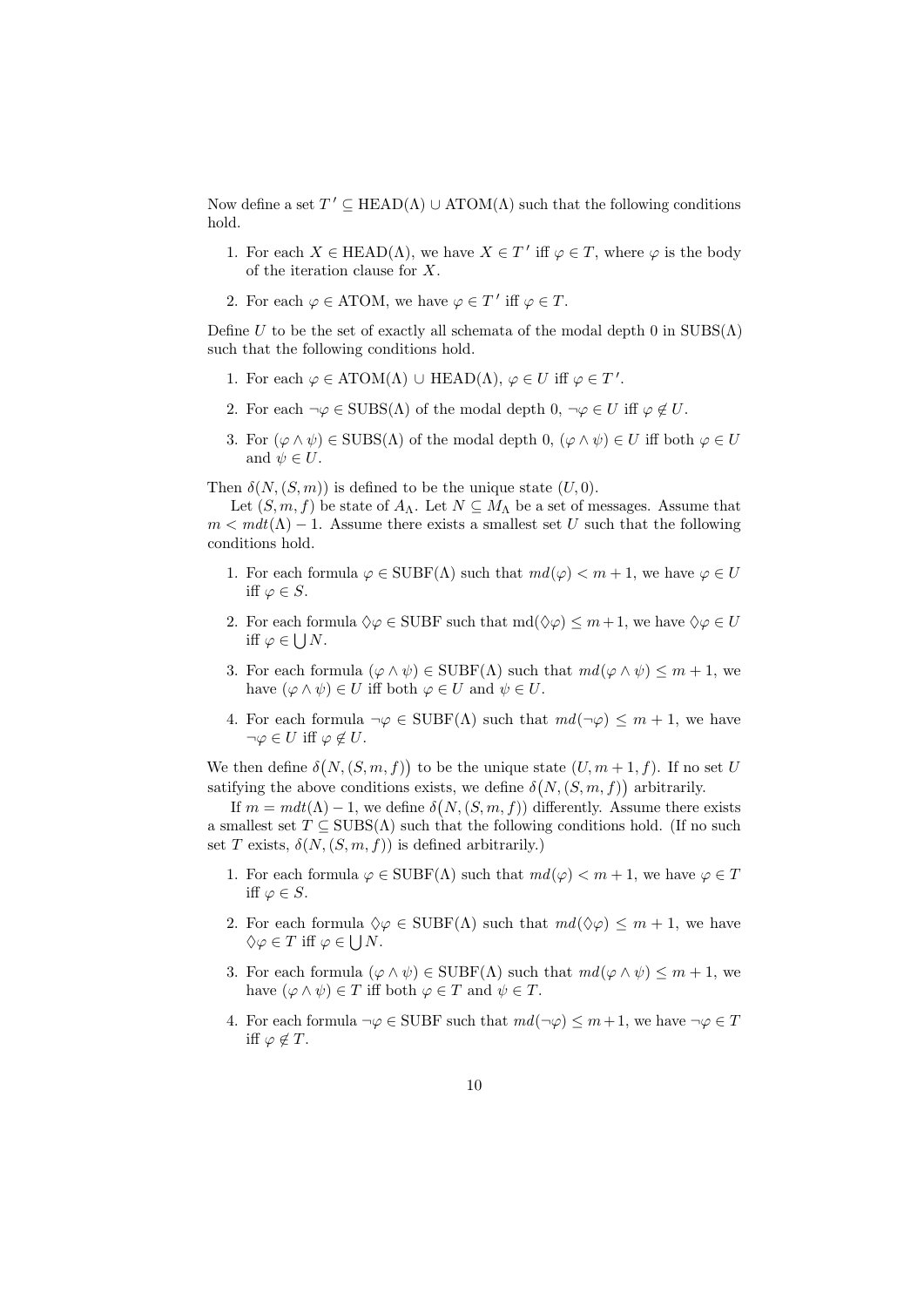Now define a set  $T' \subseteq \text{HEAD}(\Lambda) \cup \text{ATOM}(\Lambda)$  such that the following conditions hold.

- 1. For each  $\varphi \in \text{HEAD}(\Lambda)$ , we have  $X \in T'$  iff  $X^0 \in T$ .
- 2. For each  $\varphi \in \text{ATOM}$ , we have  $\varphi \in T'$  iff  $\varphi \in T$ .

Define U to be the set of exactly all schemata in  $SUBS(\Lambda)$  of the modal depth 0 such that the following conditions hold.

- 1. For each  $\varphi \in \text{ATOM}(\Lambda) \cup \text{HEAD}(\Lambda)$ ,  $\varphi \in U$  iff  $\varphi \in T'$ .
- 2. For each  $\neg \varphi \in SUBS(\Lambda)$  of the modal depth  $0, \neg \varphi \in U$  iff  $\varphi \notin U$ .
- 3. For all  $(\varphi \wedge \psi) \in SUBS(\Lambda)$  of the modal depth 0,  $(\varphi \wedge \psi) \in U$  iff both  $\varphi \in U$  and  $\psi \in U$ .

Then  $\delta(N,(S,m, f))$  is defined to be the unique state  $(U, 0)$ .

The message construction function  $\mu$  of  $A_{\Lambda}$  is defined such that  $\mu((S,m)) =$ S and  $\mu((S,m,f)) = S$ . The set F of accepting states of  $A_{\Lambda}$  is the set of states  $(S, 0)$  such that we have  $Y \in S$  for some appointed head predicate of  $\Lambda$ .

We have now defined the automaton  $A_{\Lambda}$  based on  $\Lambda$ . We have assumed that  $mdt(\Lambda) \neq 0$ . The definition of  $A_{\Lambda}$  in the pathological case where  $mdt(\Lambda, 0) = 0$ is discussed in the proof of Theorem 3.2

**Theorem 3.2.** Let  $\Pi$  be a finite set of proposition symbols. Let  $\Lambda$  be a  $\Pi$ -program of MSC. Let  $(M, w)$  be a pointed  $\Pi$ -model. We have  $(M, w) \models \Lambda$  if and only if  $A_{\Lambda}$  accepts  $(M, w)$ . Furthermore, the scope of  $\Lambda$  at w equals the decision time of  $A_\Lambda$  at w.

*Proof.* We begin by describing the idea of the proof. Let  $W$  be the domain of M. The automata  $A_{\Lambda}$  at the nodes  $u \in W$  first compute the extensions  $||X^{0}||^{M}$ of formulae  $X^0$  for each  $X \in \text{HEAD}(\Lambda)$ . The automata then operate in cycles of communication rounds. During a cycle, the automata compute the extensions of formulae  $X^{n+1}$  based on the extensions of formulae  $X^n$  computed during the previous cycle. The communication steps during the cycle contribute to the information about extensions of schemata of greater and greater modal depths. The proof will proceed by induction on  $n$ , and each step of the induction will be a subinduction on modal depth of schemata. We assume that  $mdi(\Lambda) \neq 0$ . The case where  $m\,(i(\Lambda) = 0$  will be briefly discussed at the end of the proof.

Define a set  $C_0$  such that  $C_0 = \{-1\} \times \{0, ..., m dt(\Lambda) - 1\}$  if  $m dt(\Lambda) \neq 0$ , and  $C_0 = \emptyset$  if  $mdt(\Lambda) = 0$ . Define also  $C_1 = \mathbb{N} \times \{0, ..., mdi(\Lambda) - 1\}$ . Let  $C = C_0 \cup C_1$ . Order the pairs in C lexicographically, i.e.,  $(i, j) < (i', j') \Leftrightarrow (i < j')$  $i' \vee (i = i' \wedge j < j')$ ). Let  $\langle C \rangle$  denote this order. Let f be the isomorphism from  $(C, \leq_C)$  to  $(N, \leq)$ . We let  $Q_v(i, j)$  denote the set of schemata  $\varphi$  occurring in the state  $(S, m)$  or  $(S, m, f)$  of the automaton  $A_{\Lambda}$  at node v in the round  $f((i, j))$ . Observe that  $Q_{\nu}(i, j)$  contains schemata of the modal depth up to j.

We will show by induction on  $n$  that the equivalence

$$
(M, v) \models \varphi^n
$$
 iff  $\varphi \in Q(n, 0)$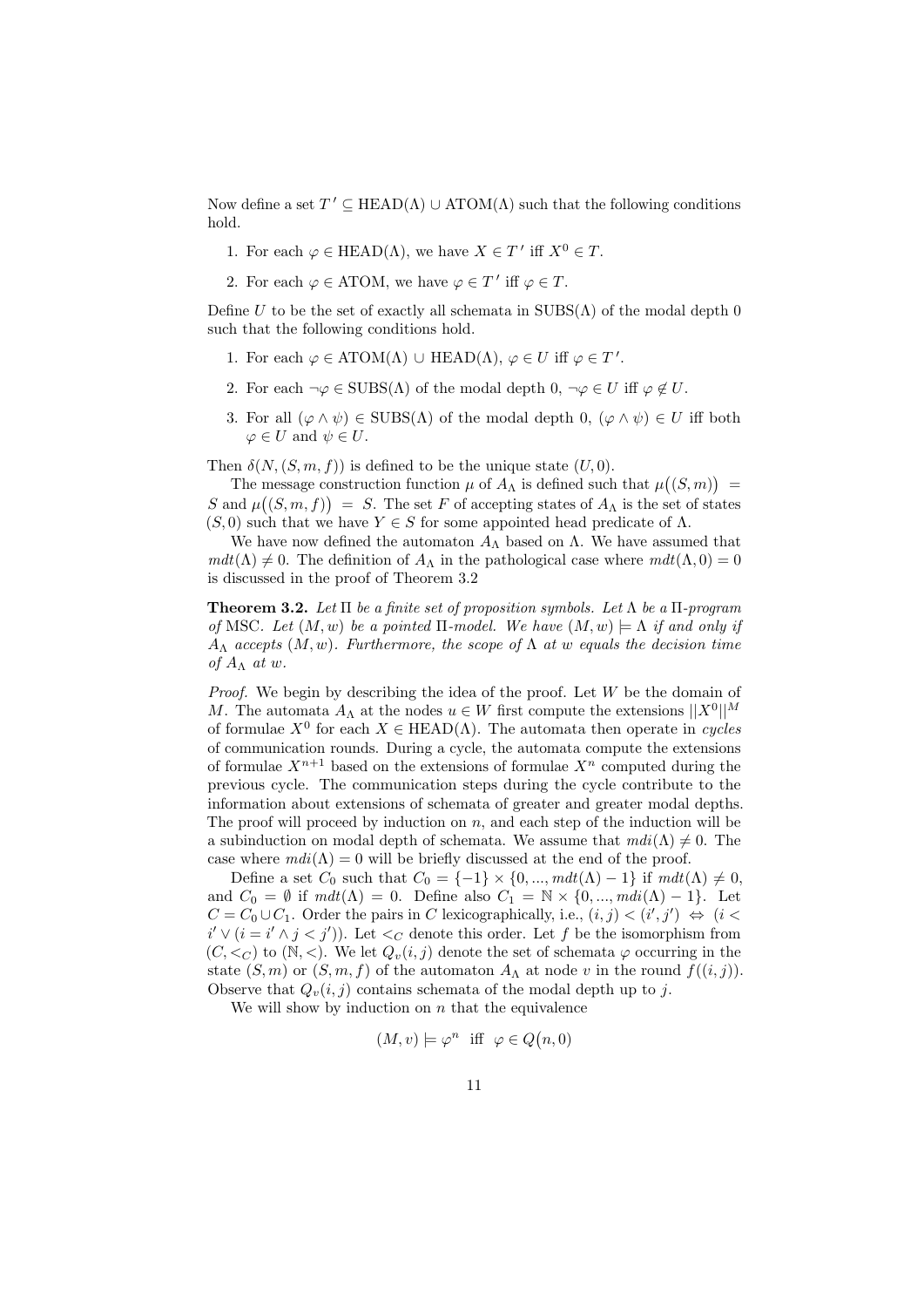holds for all  $v \in W$ , all  $n \in \mathbb{N}$ , and all schemata  $\varphi \in SUBS(\Lambda)$  of the modal depth 0. Each step of the induction is a subinduction on the modal depth of schemata.

Let  $n = 0$ . Some of the details for the case  $n = 0$  are straightforward of rather similar to corresponding details for the case  $n > 0$ , and therefore omitted here. (See the appendix for the omitted cases.) The case  $n > 0$  is discussed in full detail, and the omitted details for the case  $n = 0$  can be easily constructed from the corresponding arguments for the case  $n > 0$ .

Assume that  $mdt(\Lambda) \neq 0$ . The case where  $mdt(\Lambda) = 0$  is straightforward (see the appendix), and therefore not discussed here. By the definition of the transition function  $\pi$ , we have  $(M, v) \models p \Leftrightarrow p \in \delta(\{p \in \Pi \mid v \in V(p) \})$ for each  $p \in \Pi$ . Therefore, for each atomic formula  $\varphi \in \text{ATOM}(\Lambda)$ , we have  $(M, v) \models \varphi \Leftrightarrow \varphi \in Q_v(-1, 0)$ . Hence, since every formula  $\varphi \in \text{SUBF}(\Lambda)$  of the modal depth 0 is a Boolean combination of formulae in  $\varphi \in \text{ATOM}(\Lambda)$ , we have  $(M, v) \models \varphi \Leftrightarrow \varphi \in Q_v(-1, 0)$  for all  $\varphi \in \text{SUBF}(\Lambda)$  of the modal depth 0.

We then need to establish that the equivalence  $(M, v) \models \psi \Leftrightarrow \psi \in$  $Q_v(-1, m dt(\Lambda) - 1)$  holds for each  $v \in W$  and each  $\psi \in \text{SUBF}(\Lambda)$  such that  $md(\psi) \leq m dt(\Lambda) - 1$ . If  $m dt(\Lambda) = 1$ , we are done. If not, the equivalence can be proved by induction on the modal depth of formulae. We shall omit the details here (see the appendix). Once we we have established that  $(M, v) \models \psi \Leftrightarrow \psi \in$  $Q_v(-1, m dt(\Lambda) - 1)$ , we can show that therefore  $(M, v) \models \varphi^0 \Leftrightarrow \varphi \in Q_v(0, 0)$ for all  $\varphi \in SUBS(\Lambda)$  of the modal depth 0 and all  $v \in W$ , thereby concluding the argument for the case  $n = 0$ . We omit the details here (see the appendix).

Now assume the claim of the main induction holds for  $n \in \mathbb{N}$ , and consider the case for  $n+1$ . By the induction hypothesis, we have  $(M, v) \models \varphi^n \Leftrightarrow \varphi \in Q_v(n, 0)$ for all  $v \in W$  and all  $\varphi \in SUBS(\Lambda)$  of the modal depth 0. We need to prove that

$$
(M, v) \models \varphi^{n+1} \Leftrightarrow \varphi \in Q_v(n+1, 0)
$$

for all  $v \in W$  and all schemata in SUBS( $\Lambda$ ) of the modal depth 0. In order to show this, we shall first establish that  $(M, v) \models \varphi^n \Leftrightarrow \varphi \in Q_v(n, k)$  for all  $v \in W$  and all  $\varphi \in SUBS(\Lambda)$  of the modal depth k such that  $0 \leq k \leq m di(\Lambda) - 1$ . This is proved by by induction on the modal depth k of schemata.

Since we already know that  $(M, v) \models \varphi^n \Leftrightarrow \varphi \in Q_v(n, 0)$  for all  $v \in W$  and all  $\varphi \in SUBS(\Lambda)$  of the modal depth 0, the basis of the subinduction on modal depth is clear. In the case  $mdi(\Lambda) = 1$ , this suffices, and no subinduction is actually needed. Therefore assume that  $mdi(\Lambda) > 1$  and let  $k \in \{0, ..., mid(\Lambda) - \Lambda\}$ 2. Assume that  $(M, v) \models \varphi^n \Leftrightarrow \varphi \in Q_v(n, k)$  for all schemata in SUBF( $\Lambda$ ) of the modal depth up to k and all  $v \in W$ . Let  $v \in W$ . Let  $\varphi \in SUBS(\Lambda)$  be a schema of the modal depth  $k + 1$ . The schema  $\varphi$  is a Boolean combination of schemata  $\Diamond \psi$ , where  $md(\psi) \leq k$ . It therefore suffices to show that for each such schema  $\Diamond \psi$ , we have  $(M, v) \models \Diamond \psi^n \Leftrightarrow \Diamond \psi \in Q_v(n, k)$ .

Assume first that  $(M, v) \models \Diamond \psi^n$ . Therefore some successor u of v satisfies  $(M, u) \models \psi^n$ . By the induction hypothesis,  $\psi \in Q_u(n, k)$ . Therefore the automaton  $A_{\Lambda}$  at u sends a message L such that  $\psi \in L$  to its predecessors in round  $f((n, k+1))$ . Thus  $\Diamond \psi \in Q_v(n, k+1)$ .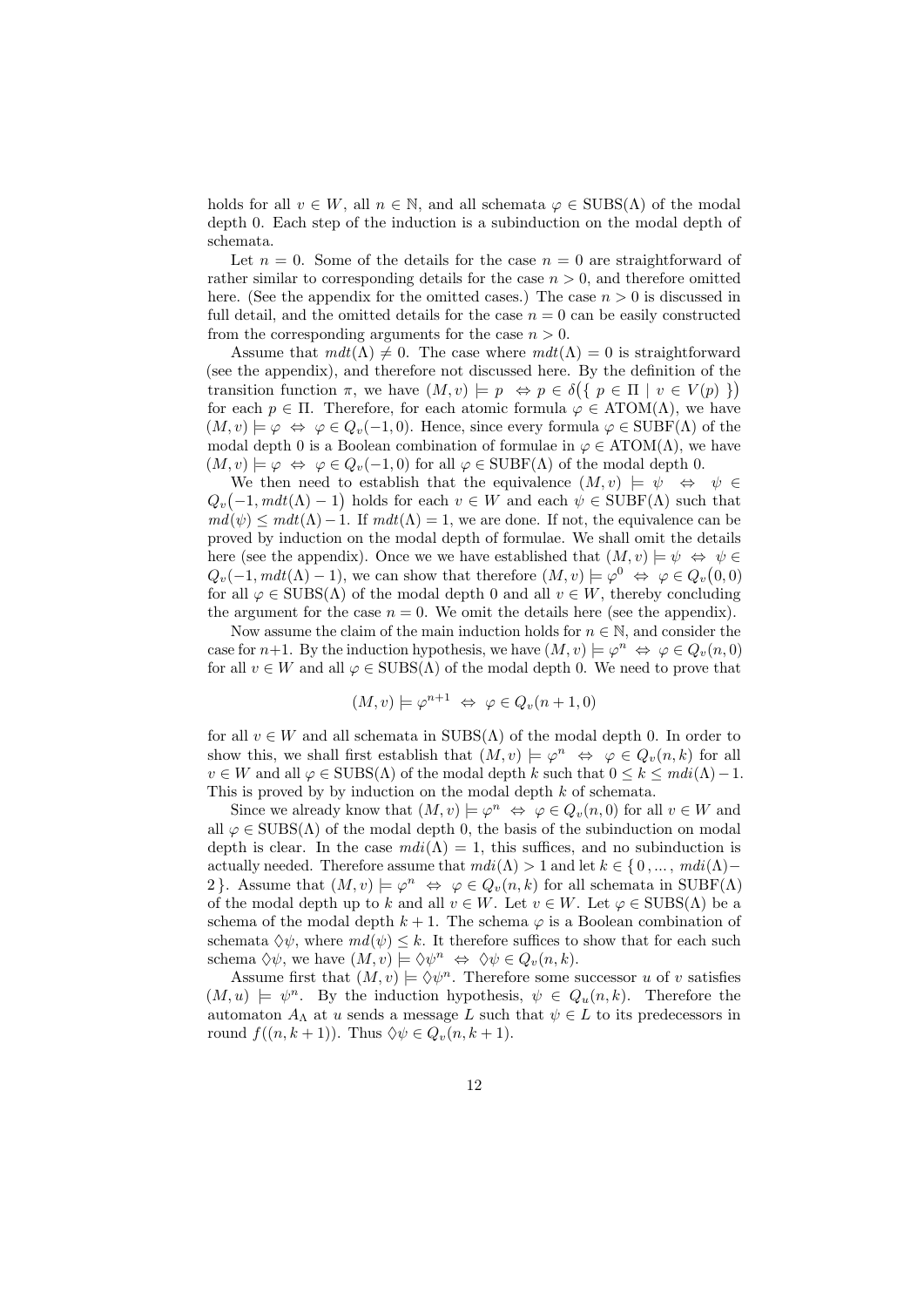Conversely, assume that  $\Diamond \psi \in Q_n(n, k+1)$ . Therefore v receives a message L such that  $\psi \in L$  from some successor u in round  $f((n, k+1)) = f((n, k)) + 1$ . Hence  $\psi \in Q_u(n,k)$ . By the induction hypothesis,  $(M, u) \models \psi^n$ . Therefore  $(M, v) \models \Diamond \psi^n$ .

We have now established that  $(M, v) \models \varphi^n \Leftrightarrow \varphi \in Q_v(n, k)$  for all  $v \in W$ and all  $\varphi \in SUBS(\Lambda)$  of the modal depth k such that  $0 \leq k \leq m di(\Lambda) - 1$ . We shall next show that therefore  $(M, v) \models \varphi^{n+1} \Leftrightarrow \varphi \in Q_v(n+1, 0)$  for all  $v \in W$ and all  $\varphi \in SUBS(\Lambda)$  of the modal depth 0.

Recall the definition of the sets T,  $T'$  and U in the definition of  $\delta$  on input states  $(S, m)$  in the case where  $m = mdi(\Lambda) - 1$ . We shall first show that  $(M, w) \models \varphi^n \Leftrightarrow \varphi \in T$  holds for each  $\varphi \in SUBS(\Lambda)$  such that  $md(\varphi) \leq mdi(\Lambda)$ .

Let  $v \in W$ . Let  $\varphi \in SUBS(\Lambda)$  be a schema such that  $md(\varphi) \leq mdi(\Lambda)$ . The schema  $\varphi$  is a Boolean combination of schemata  $\Diamond \psi$ , where  $md(\psi)$  <  $m\,(\Lambda)$ . It therefore suffices to show that for each such schema  $\Diamond \psi$ , we have  $(M, v) \models \Diamond \psi^n \Leftrightarrow \Diamond \psi \in T$ . This is established by an argument analogous the corresponding argument discussed above. (See the appendix for details.)

We can now conclude that  $(M, v) \models X^{n+1} \Leftrightarrow X \in T'$  for all head predicate symbols  $X \in \text{HEAD}(\Lambda)$ , and also  $(M, v) \models \varphi \Leftrightarrow \varphi \in T'$  for all atomic formulae  $\varphi \in \text{ATOM}(\Lambda)$ . Therefore, since every schema  $\varphi \in \text{SUBS}(\Lambda)$  of the modal depth 0 is a Boolean combination of formulae in  $\varphi \in \text{ATOM}(\Lambda)$  and head predicate symbols in HEAD( $\Lambda$ ), we have  $(M, v) \models \psi^{n+1} \Leftrightarrow \psi \in Q_v(n+1, 0)$  for all  $v \in W$  and all  $\psi \in SUBS(\Lambda)$  of the modal depth 0, as required.

Finally, if  $mdi(\Lambda) = 0$ , it is easy to define an automaton  $\Lambda$  that satisfies the requirements of the Theorem. The number  $|HEAD(\Lambda)|$  of different head predicates is finite, so there are finitely many different Boolean combinations that the set of head predicates can obtain. Therefore, once we have computed the extensions the formulae  $X^0$ , we can check at each node in finitely many local computation steps, without further communication with neighbouring automata, whether *any* iteration  $X^n$  of any appointed head predicate X of  $\Lambda$  is true. This holds because the Boolean combinations obtained by the head predicate set begin repeating periodically after sufficiently many iterations.  $\Box$ 

## 4 Modal theories capture complements of MPArecognizable classes

Let  $\Pi$  be a finite set of proposition symbols. Let  $\mathcal C$  be the class of pointed Π-models. A class K ⊆ C of pointed Π-models is said to be definable by a modal theory if there exists a set  $\Phi$  of modal II-formulae such that for al  $(M, w) \in \mathcal{C}$ , we have  $(M, w) \models \Phi$  iff  $(M, w) \in \mathcal{K}$ . By  $(M, w) \models \Phi$  we mean that  $(M, w) \models \varphi$ for all  $\varphi \in \Phi$ . A class  $\mathcal{K}' \subseteq \mathcal{C}$  is said to be *co-definable by a modal theory*  $\Phi$  if  $\mathcal{C} \setminus \mathcal{K}'$  is definable by the modal theory  $\Phi$ .

Let  $\Pi$  be a finite set of proposition symbols. The set  $T_0$  of  $\Pi$ -types of the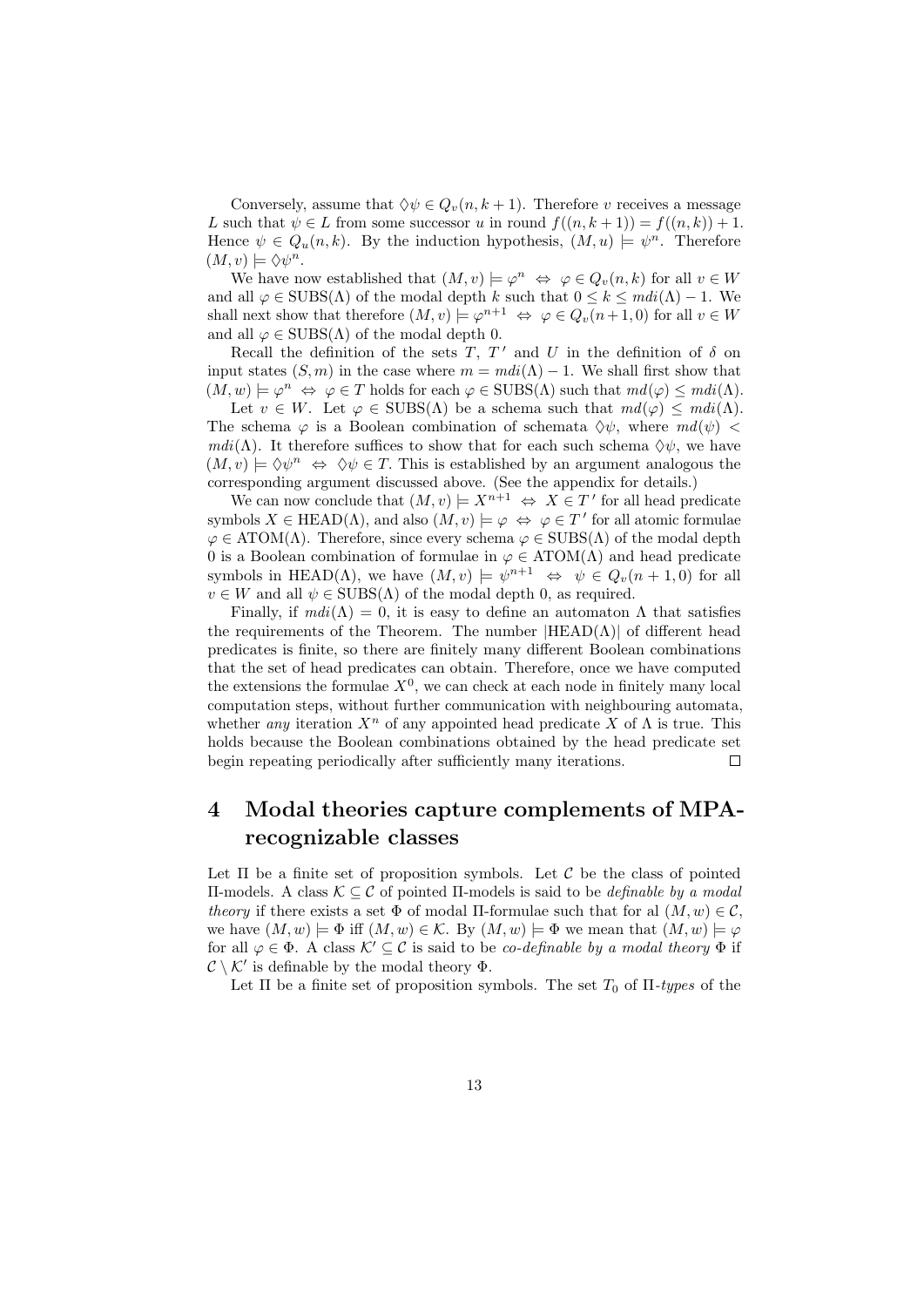modal depth 0 is defined to be the set containing a conjunction

$$
\bigwedge_{p\,\in\,S} p \ \wedge \ \bigwedge_{p\not\in\,S} \neg\, p
$$

for each set  $S \subseteq \Pi$ , and no other formulae. We assume some canonical bracketing and ordering of conjuncts, so that there is exactly one conjunction for each set  $S \subseteq \Pi$  in  $T_0$ . Note also that  $\bigwedge \emptyset = \top$ . The type  $\tau_{(M,w),0}$  of a pointed  $\Pi$ -model  $(M, w)$  is the unique formula  $\varphi$  in  $T_0$  such that  $(M, w) \models \varphi$ .

Assume then that we have defined the set  $T_n$  of  $\Pi$ -types of the modal depth n. Assume that  $T_n$  is finite, and assume also that each pointed  $\Pi$ -model  $(M, w)$ satisfies exactly one type  $\tau_{(M,w),n}$  of the modal depth n. Define

$$
\tau_{(M,w),n+1} := \tau_{(M,w),n} \wedge \bigwedge \{ \lozenge \tau \mid \tau \in T_n, (M,w) \models \lozenge \tau \} \wedge \bigwedge \{ \neg \lozenge \tau \mid \tau \in T_n, (M,w) \not\models \lozenge \tau \}.
$$

The formula  $\tau_{(M,w),n+1}$  is the II-type of the modal depth  $n+1$  of  $(M, w)$ . We assume some standard ordering of conjuncts and bracketing, so that if two types  $\tau_{(M,w),n+1}$  and  $\tau_{(N,v),n+1}$  are equivalent, they are actually the same formula. We define  $T_{n+1}$  to be the set {  $\tau_{(M,w),n+1} \mid (M,w)$  is a pointed II-model }. We observe that the set  $T_{n+1}$  is finite, and that for each pointed Π-model  $(M, w)$ there exists exactly one type  $\tau \in T_{n+1}$  such that  $(M, w) \models \tau$ .

It is easy to show that each II-formula  $\varphi$  of modal logic is equivalent to the disjunction of exactly all  $\Pi$ -types  $\tau$  of the modal depth  $md(\varphi)$  such that  $\tau \models \varphi$ . By  $\tau \models \varphi$  we mean that for all pointed II-models  $(M, w)$ , we have  $(M, w) \models \tau \Rightarrow (M, w) \models \varphi$ . (Note that  $\forall \emptyset = \bot$ ).

Define a type automaton A for  $\Pi$  to be a message passing automaton whose set of states is exactly the set  $\mathcal T$  of all II-types. The set of messages is also the set T. Furthermore, the initial transition function  $\pi$  is defined such that the state of A at  $(M, w)$  in round  $n = 0$  is the type  $\tau_{(M, w), 0}$ . Let N be a set of types. If all types in N are types of the same modal depth n, and if  $\tau$  is a type of the modal depth n, we define  $\delta(N, \tau)$  to be the type equivalent to

$$
\tau_{n+1} = \tau \wedge \bigwedge_{\sigma \in N} \Diamond \sigma \wedge \bigwedge_{\sigma \in T_n \setminus N} \neg \Diamond \sigma.
$$

On other inputs,  $\delta$  is defined arbitrarily. The message construction function  $\mu$  is defined such that  $\mu(\tau) = \tau$ . The set of accepting states can be defined differently for different type automata A of the vocabulary  $\Pi$ . It is easy to see that the state of any type automaton A at  $(M, v)$  in round n is  $\tau$  iff the type of the modal depth n of  $(M, v)$  is  $\tau$ .

**Theorem 4.1.** Let  $\Pi$  be a finite set of proposition symbols. Each class of pointed Π-models co-definable by a modal Π-theory is recognizable by a message passing automaton.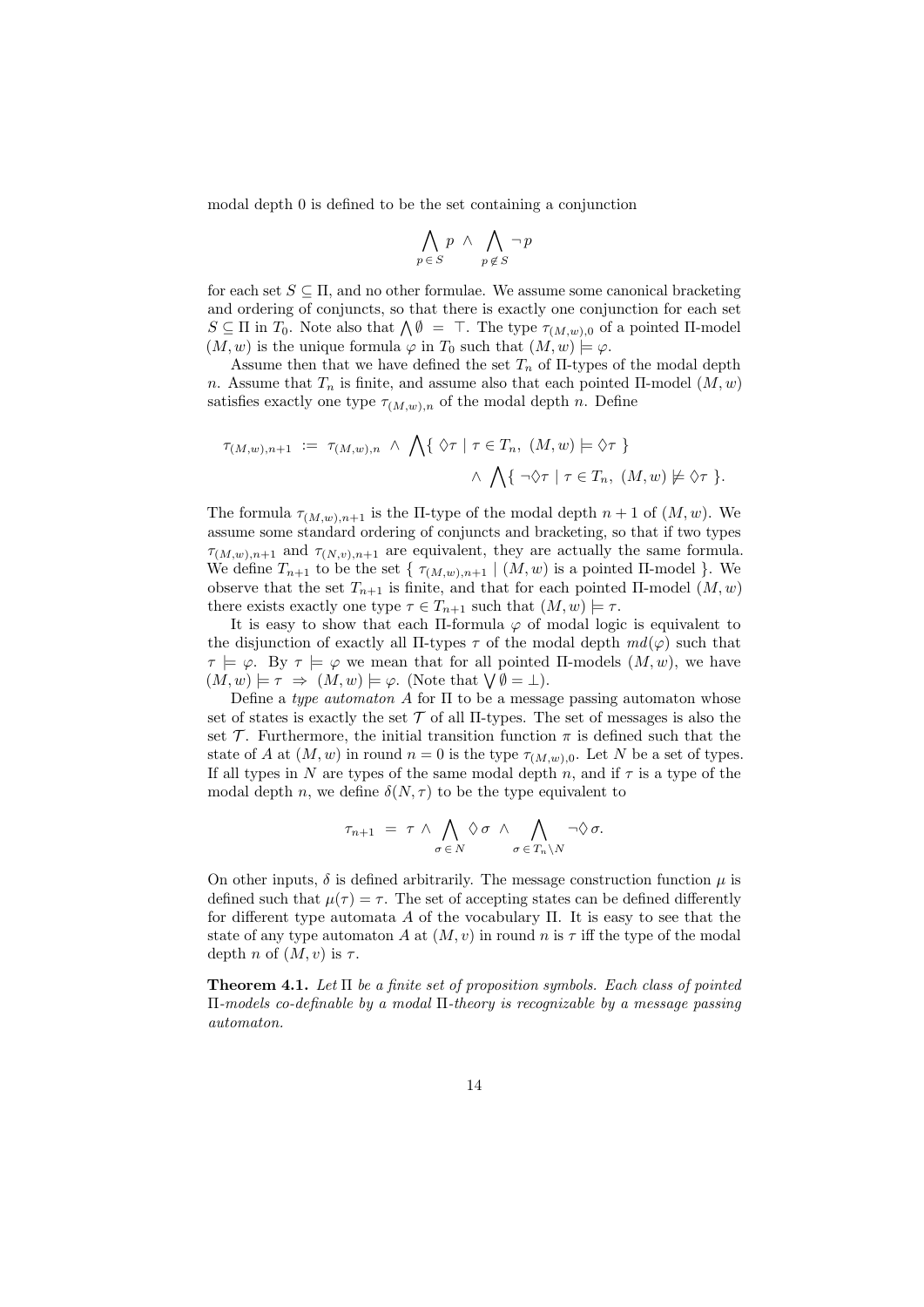Proof. Let K be a class of  $\Pi$ -models co-definable by a modal theory  $\Phi$ . Let  $\varphi$ be an arbitrary formula in  $\Phi$ . The formula  $\neg \varphi$  is equivalent to the disjunction of Π-types of the modal depth  $md(\varphi)$  such that  $\tau \models \neg \varphi$ . Let  $D(\neg \varphi)$  denote the disjunction. We write  $\tau \in D(\neg \varphi)$  in order to indicate that  $\tau$  is one of the disjuncts of  $D(\neg \varphi)$ .

Let  $\mathcal T$  denote the set of exactly all II-types. Define a II-type automaton A such that the set of accepting states is the set  $\{\tau \in \mathcal{T} \mid \tau \in D(\neg \varphi) \text{ for some } \varphi \in \Phi \}$ . It is straightforward to show that the automaton accepts exactly the class  $K$  of pointed Π-models.  $\Box$ 

**Theorem 4.2.** Let  $\Pi$  be a finite set of proposition symbols. Each class of pointed Π-models recognizable by a message passing automaton is co-definable by a modal theory.

*Proof.* Let  $(M, w)$  be a pointed II-model. Let A be a message passing automaton whose set of proposition symbols is  $\Pi$ . Let  $n \in \mathbb{N}$ . We let  $A((M, w), n)$  denote the state of the automaton  $A$  at the node  $w$  in round  $n$ . We shall begin the proof by showing that the following statements are equivalent for all pointed  $\Pi$ -models  $(M, w)$  and  $(N, v)$  and all  $n \in \mathbb{N}$ .

- 1. The models  $(M, w)$  and  $(N, v)$  satisfy exactly the same II-type of the depth  $n$ .
- 2.  $A((M, w), k) = A((N, v), k)$  for each  $k \leq n$  and each message passing automaton A whose set of proposition symbols is Π.

We prove the claim by induction on n. For  $n = 0$ , the claim holds trivially by definition of the transition function  $\pi$ .

Let  $(M, w)$  and  $(N, v)$  be pointed II-models that satisfy exactly the same Π-types of the modal depth n + 1. Let A be an automaton and δ the transition function of A. Call  $q_n = A((M, w), n)$  and  $q_{n+1} = A((M, w), n + 1)$ . Let  $\sigma_1, ..., \sigma_k$  enumerate the II-types of the modal depth n and assume that

$$
\tau_{(M,w),n+1} = \tau_{(M,w),n} \wedge \bigwedge_{i \in \{1,\dots,m\}} \Diamond \sigma_i \wedge \bigwedge_{i \in \{m+1,\dots,k\}} \neg \Diamond \sigma_i
$$

Since  $(M, w)$  and  $(N, v)$  satisfy the same II-type  $\tau_{(M, w), n+1}$  of the depth  $n+1$ , they also satisfy the same  $\Pi$ -type  $\tau_{(M,w),n}$  of the depth n. By the induction hypothesis, we therefore conclude that  $A((N, v), n) = q_n$ . Also, since  $(M, w)$  and  $(N, v)$  satisfy the same type of the depth  $n + 1$ , the set of types of the depth n satisfied by successors of w is the same as the set satisfied by successors of  $v$ . That set is  $\{\sigma_1, ..., \sigma_m\}$  in both cases. Therefore, by the induction hypothesis, the set of states defined by  $succ(w)$  in round n is exactly the same as the set of states defined by  $succ(v)$  in round n. Therefore the set of messages received by w in round  $n+1$  is exactly the same as the set of messages received by v in round  $n+1$ . Therefore, since  $A((N, v), n) = q_n$ , we conclude that  $A((N, v), n + 1) = q_{n+1}$ , as required.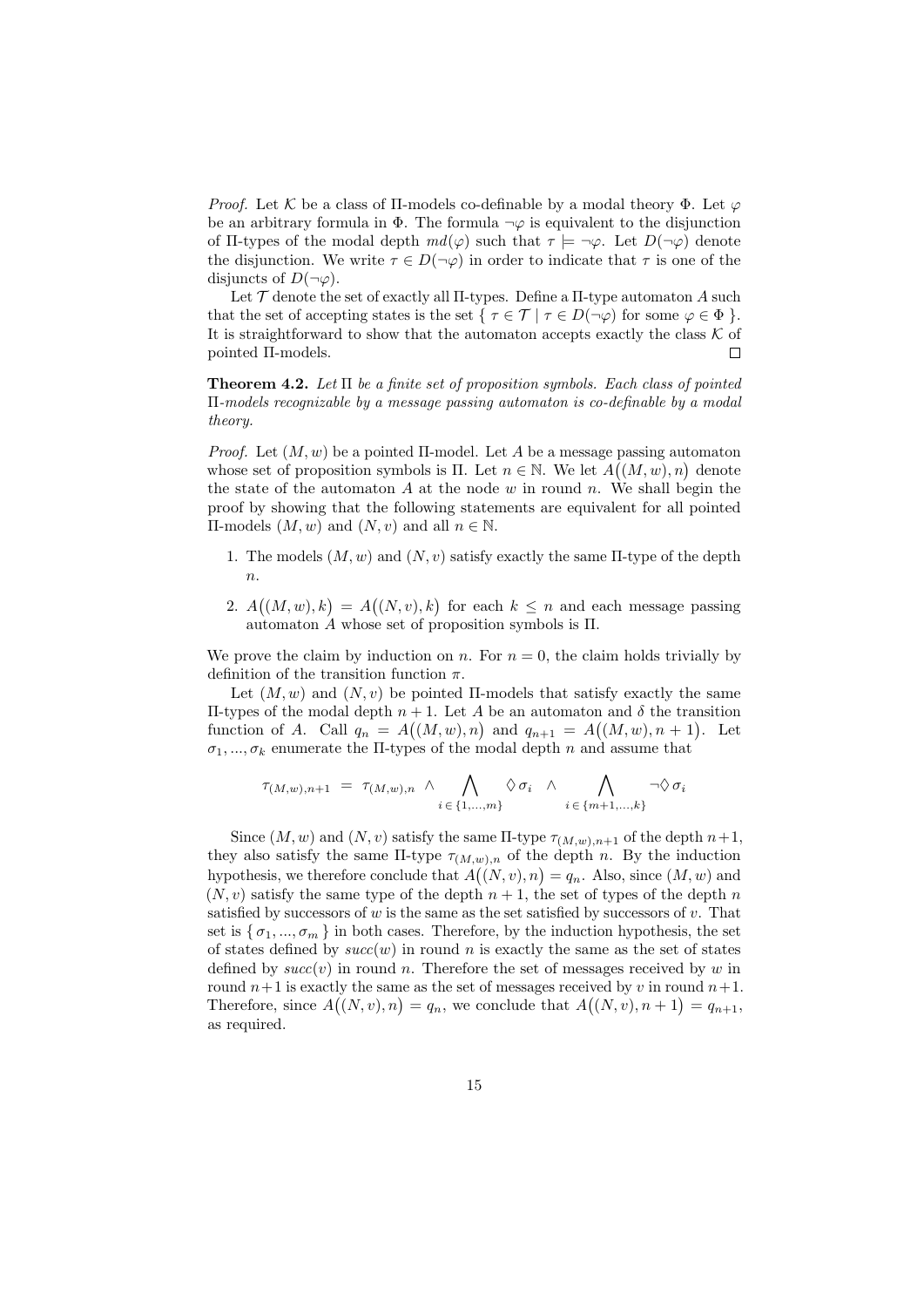Let  $(M, w)$  and  $(N, v)$  be pointed II-models and assume that

$$
A((M, w), k) = A((N, v), k)
$$

for each  $k \leq n+1$  and each message passing automaton A whose set of proposition symbols is Π. Since this is true for an arbitrary automaton A of the vocabulary Π, this holds for any type automaton of the vocabulary Π. Hence (M, w) and  $(N, v)$  satisfy exactly the same II-types of the depth  $n + 1$ .

We have now established equivalence of the conditions 1 and 2 above. We are ready to show that each class of pointed Π-models recognizable by an automaton can also be co-defined by a modal theory.

Let A be an arbitrary II-automaton. Let  $\mathcal C$  be the class of exactly all pointed Π-models accepted by A. Define T to be the collection of exactly all Π-types. Let  $\Phi$  denote the set of exactly all  $\Pi$ -types  $\tau \in \mathcal{T}$  such that for some n, the type  $\tau$  is the Π-type of the depth n of some pointed Π-model  $(M, w)$ , and furthermore, the automaton A accepts  $(M, w)$  in round n. Define the possibly infinite disjunction  $\bigvee \Phi$ . We shall establish that for all pointed  $\Pi$ -models  $(M, w)$ , we have  $(M, w) \models \bigvee \Phi$  iff A accepts  $(M, w)$ .

Assume that  $(M, w) \models \bigvee \Phi$ . Thus  $(M, w) \models \tau_n$  for some type  $\tau_n$  of the depth n of some pointed model  $(M', w')$  accepted by A in round n. Now  $(M, w)$ and  $(M', w')$  satisfy the same type  $\tau_n$ , so by the equivalence of the conditions 1 and 2 above,  $(M, w)$  and  $(M', w')$  must both be accepted by A in round n.

Assume that  $(M, w)$  is accepted by the automaton A. The pointed model  $(M, w)$  is accepted in some round n, and thus the type of the depth n of  $(M, w)$ is one of the disjuncts of  $\Phi$ . Therefore  $(M, w) \models \bigvee \Phi$ . The modal theory  $\{\neg \tau \mid \tau \in \Phi\}$  co-defines the class C of pointed II-models accepted by A.  $\Box$ 

#### 5 Expressivity and Decidability

In this section we very briefly investigate expressivity and decidability issues concerning MSC. We first investigate the *single variable fragment*  $MSC^1$  of MSC. This fragment contains the programs  $\Lambda$  such that  $|HEAD(\Lambda)| = 1$ . In the finite, the single variable fragment  ${\rm MSC}^1$  can simulate formulae of the  $\mu$ -calculus of the type  $\mu X.\varphi$ , where  $\varphi$  is free of fixed point operators (see the proof of 5.3). Also,  $\mathrm{MSC}^1$  is not contained in MSO (Proposition 5.2). It turns out that decidability and PSPACE-completeness of the satisfiability and finite satisfiability problems of  ${\rm MSC}^1$  follow rather trivially by the following delightful argument.

**Proposition 5.1.** The SAT and FINSAT problems for  $MSC^1$  are PSPACEcomplete.

*Proof.* Let  $\Lambda$  be a program of MSC<sup>1</sup>. Let X be the appointed head predicate symbol of  $\Lambda$ . We first check whether the formula  $X^0$  is satisfiable by using a decision algorithm for ordinary modal logic. If not, we check whether the formula  $X<sup>1</sup>$  is satisfiable, again using a decision algorithm for ordinary modal logic. If not, we know that  $\Lambda$  is not satisfiable, for the following simple reason.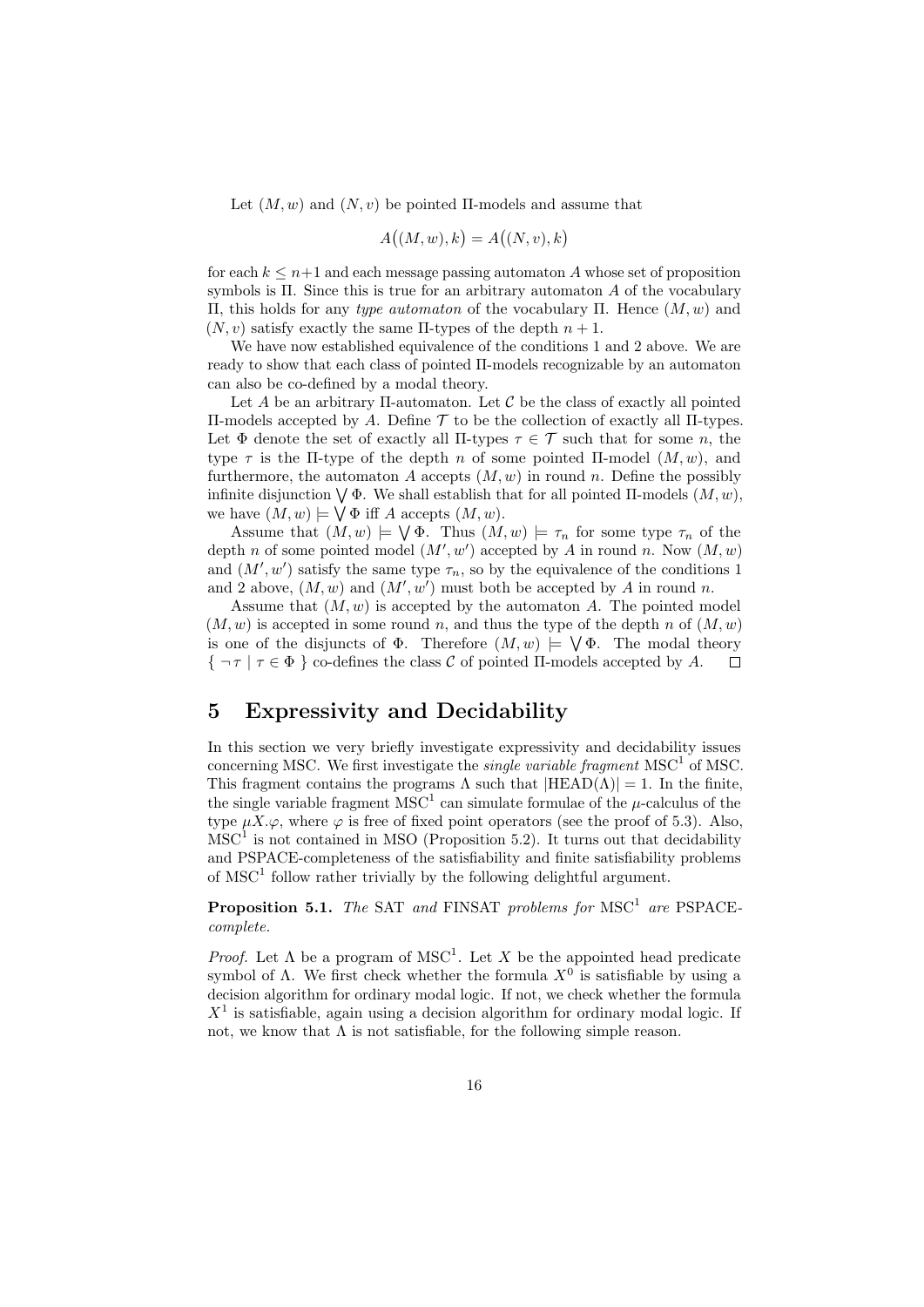Let  $(M, w) = ((W, R, V), w)$  be an arbitrary model of the same vocabulary as Λ. Let  $\varphi$  be the schema such that the iteration clause of  $\Lambda$  for X is  $X : -\varphi$ . Define the function  $F_{\Lambda}: Pow(W) \to Pow(W)$  such that

$$
F(U) = \{ u \in W \mid (W, R, V[X \mapsto U], u) \models \varphi \}.
$$

Since  $||X^0||^M = ||X^1||^M = \emptyset$ , we observe that  $F(\emptyset) = \emptyset$ . Since  $||X^{n+1}||^M =$  $F(||X^n||^M)$  for all  $n \in \mathbb{N}$ , we conclude that no formula  $X^k$  is satisfied by any node of M.

The claim of the current proposition now follows from the PSPACE-completeness of ordinary modal logic.  $\Box$ 

We leave the question of decidability of MCS is open at this stage, and sketch some proofs concerning expressivity properties instead. The  $\mu$ -calculus ( $\mu$ ML) is a logic that expands ordinary modal logic with a recursion mechanism based on least and greatest fixed point operators  $\mu X$  and  $\nu X$ . For the semantics and basic properties of  $\mu$ -calculus, see [3].

#### **Proposition 5.2.** MSC<sup>1</sup>  $\nleq \mu$ ML. This holds already in the finite.

Proof Sketch. (Note that we only sketch a proof of this proposition.) Define a program  $\Lambda$  of MSC<sup>1</sup> which is true in  $(M, w)$  iff the following conditions hold.

- 1. There exists some  $n \in \mathbb{N}$  such that there is a directed path of the length n from  $w$  to a point  $v$  without successors. We call  $v$  a deadend.
- 2. There are no directed paths shorter than  $n \text{ from } w$  to a deadend, and each directed path of the length  $n$  originating from  $w$  ends in a deadend.

If a pointed model  $(M, w)$  satisfies the above property, with n being the unique distance to a deadend, we say that  $(M, w)$  has the *n*-path property.

Define  $X^0: - \Box \bot$  and  $X: - \Diamond X \wedge \Box X$ . It is easy to show by induction on *n* that for all pointed models  $(M, w)$ , the model  $(M, w)$  satisfies the *n*-path property iff  $(M, w) \models X^n$ .

If a pointed model has the *n*-path property for some  $n \in \mathbb{N}$ , we say that  $(M, w)$  has the centre point property. The class of pointed models with the centre point property is not definable by any formula of  $\mu$ ML. This is shown by establishing that there exists no formula  $\varphi(x)$  of MSO such that  $M \models \varphi(w)$ iff  $(M, w)$  has the centre point property. The claim that  $MSC^1 \nleq \mu ML$  then follows, as it is well known that  $\mu$ ML is contained in MSO.

Assume, for the sake of contradiction, that there exists a formula  $\varphi(x)$  of MSO that defines the centre point property. Therefore MSO can define the corresponding property in restriction to the class of rooted finite ranked trees with two successor relations. By the pumping lemma for tree languages it is then trivial to establish that this is a contradiction.  $\Box$ 

Alternation of  $\mu$  and  $\nu$ -operators is a tricky issue in  $\mu$ -calculus, and alternation hierarchies have been defined in various ways. We define  $\Sigma_1^{\mu}$  to be the fragment of  $\mu$ -calculus without  $\nu$ -operators and with negations on atomic level, i.e., the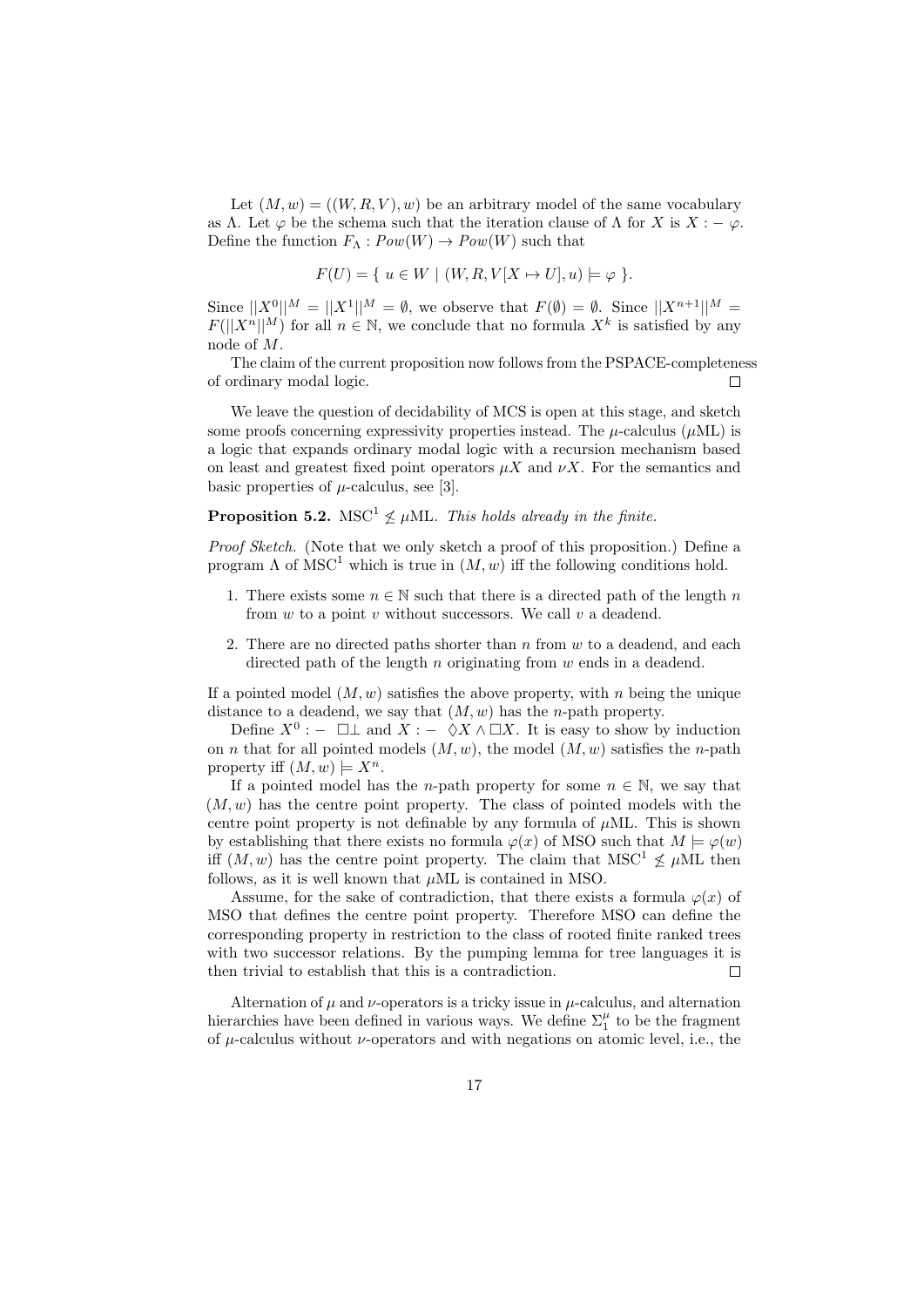language built from literals with  $\land$ ,  $\lor$ ,  $\Diamond$  and  $\Box$ , and  $\mu X$  when X occurs only positively in the scope of  $\mu X$ . We define  $\Pi_1^{\mu}$  analogously.

**Proposition 5.3.**  $\Sigma_1^{\mu} <$  MSC in the finite.

Proof Sketch. (Note that we only sketch the proof of this proposition.) It is folklore that  $\mu$ -calculus can be defined with or without the capacity of using simultaneous fixed points, without change in expressive power. There are translations both ways, from standard  $\mu$ -calculus into one with simultaneous fixed points and back. It is also folklore that  $\mu$ -calculus can be defined in terms of modal equation systems (see [3]). For instance, a formula  $\mu X.\psi(X, \mu Y.\varphi(X, Y))$ translates to the equation block

$$
\begin{array}{rcl}\nX & \cdot & \cdot & \psi(X,Y) \\
Y & \cdot & \cdot & \varphi(X,Y),\n\end{array}
$$

where  $\psi(X, Y)$  is the formula obtained from the formula  $\psi(X, \mu Y. \varphi(X, Y))$  by replacing the subformula  $\mu Y \varphi(X, Y)$  by the variable Y. For a more concrete example, the formula  $\mu X. (\Box X \lor \mu Y. (p \lor \Diamond (Y \lor X)))$  translates to the block

$$
\begin{array}{rcl}\nX & : & - & \Box X \vee Y \\
Y & : & - & p \vee \Diamond(Y \vee X).\n\end{array}
$$

If  $M = (W, R)$  is a model, the block

$$
\begin{array}{rcl}\nX & := & \psi(X,Y) \\
Y & := & \varphi(X,Y)\n\end{array}
$$

defines a monotone function  $F: (Pow(W))^2 \longrightarrow (Pow(W))^2$  such that

$$
F(U, V) = (||\psi(U, V)||^{M}, ||\varphi(U, V)||^{M}).
$$

The least fixed point  $F^{\infty}(\emptyset, \emptyset)$  of this monotone operator is a pair  $(X^{\infty}, Y^{\infty})$ such that  $X^{\infty} = ||\mu X \cdot \psi(X, \mu Y \cdot \varphi(X, Y))||^{M}$ .

An arbitrary formula  $\varphi$  of  $\Sigma_1^{\mu}$  translates into an equation block with a finite number of equations. We may assume that  $\varphi$  is of the form  $\mu X.\psi$ . (If not, we may use a dummy variable X.) The set  $X^{\infty}$  is then exactly the set  $\|\varphi\|^{M}$ . The very same equation block also defines a program  $\Lambda_{\varphi}$  of MSC, with the terminal clause corresponding to each variable Z being  $Z^0: - \perp$ , and the set of appointed variables being  $\{X\}$ . Now,  $\Lambda_{\varphi}$  is true in a finite model M exactly in the nodes belonging to  $X^{\infty}$ . This follows immediately, since there is a finite number  $n \in \mathbb{N}$ such that  $F_M^n(\emptyset, ..., \emptyset) = F_M^{n+1}(\emptyset, ..., \emptyset)$ , i.e., the *closure ordinal* of F is finite. Therefore, for all  $w \in W$ , we have  $w \in X^{\infty}$  if there is some  $n \in \mathbb{N}$  such that we have  $(M, w) \models X^n$  for the appointed variable X of  $\Lambda$ .

The strictness of the inclusion  $\Sigma_1^{\mu} <$  MSC in the finite follows by Proposition 5.2.  $\Box$ 

**Proposition 5.4.**  $\Pi_1^{\mu} \nleq \text{MSC}$ . This holds already in the finite.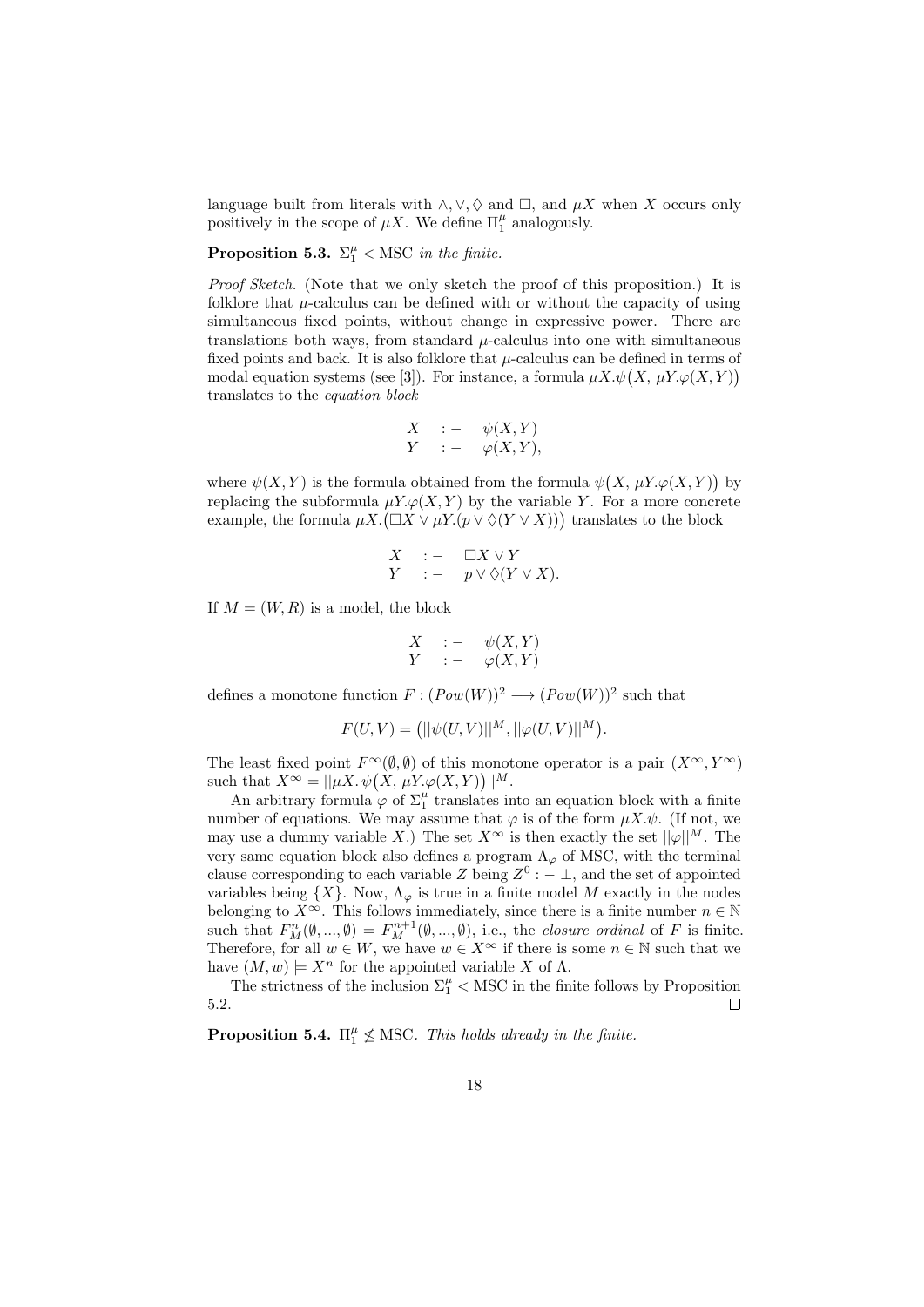Proof. MSC cannot define non-reachability: there exists no program of MSC true in exactly those pointed models  $(M, w)$  where there is no directed path to, say, a point  $v$  without successors, i.e., a deadend. Assume that such a program exists. Run it in a *directed successor ring*, i.e, a connected finite model  $(W, R)$ , where  $R$  is a binary relation and where both the out-degree and in-degree of each node is one. Let  $w$  be a node of the ring. If non-reachability is definable, there is an automaton  $A$  such that if we run it on the ring, it accepts  $w$  in some finite number n of rounds. However, let  $(N, S)$  be a finite model, where S is a successor ordering of N and  $|N| \ge n + 10$ . Let u be the least element of N with respect to  $S$ . It is straightforward to show that in the *n*-th round of running A, the state of A at  $w$  is exactly the same as that of  $u$ . Therefore A accepts  $((N, S), u)$ , which is a contradiction.

The formula  $\nu X.(\Diamond \top \land \Box X)$  states that a deadend cannot be reached from the point of observation.  $\Box$ 

#### References

- [1] C. Areces and B. ten Cate. Hybrid Logics. In P. Blackburn, F. Wolter, and J. van Benthem, (eds.), Handbook of Modal Logic, Elsevier, 2006.
- [2] P. Blackburn, M. de Rijke, and Y. Venema. Modal Logic. Cambridge University Press, 2011.
- [3] J. Bradfield and C. Stirling. Modal mu-calculi. In P. Blackburn, J. van Benthem and F. Wolter (eds.), The Handbook of Modal Logic, Elsevier 2006.
- [4] H. Ebbinghaus and J. Flum. Finite Model Theory. Springer, 2nd edition, 1995.
- [5] P. Fraigniaud, M. Göös, A. Korman and Jukka Suomela. What can be decided locally without identifiers? arXiv:1302.2570, 2013.
- [6] N. Immerman. Descriptive Complexity. Springer, 1998.
- [7] L. Hella, M. Järvisalo, A. Kuusisto, J. Laurinharju, T. Lempiäinen, K. Luosto, J. Suomela and J. Virtema. Weak models of distributed computing, with connections to modal logic. In Proc. 31st ACM Symposium on Principles of Distributed Computing (PODC), 2012. (available on the arXiv).
- [8] L. Libkin. Elements of Finite Model Theory. Springer, 2004.
- [9] N. Linial. Locality in distributed graph algorithms. SIAM Journal on Computing, 21(1):193-201, 1992.
- [10] D. Peleg. Distributed Computing: A Locality-Sensitive Approach. Society for Industrial and Applied Mathematics, Philadelphia, PA, USA, 2000.
- [11] J. Suomela. Survey of local algorithms. ACM Computing Surveys 45, 2013.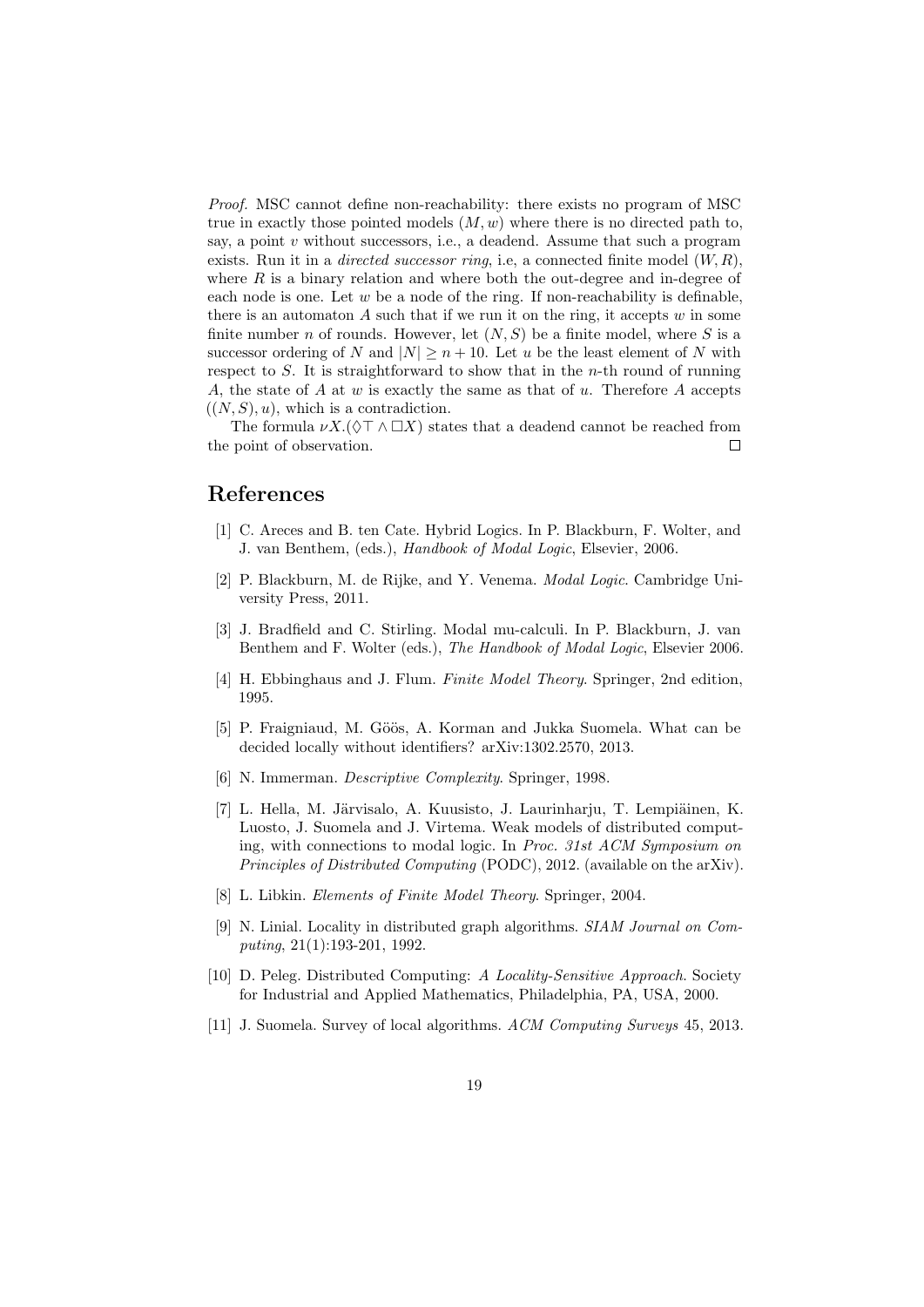### A Appendix

#### A.1 Addenda to the proof of Theorem 3

Argument for the special case where  $n = 0$  an  $m dt(\Lambda) = 0$ 

Recall the definition of the sets T, T' and U in the definition of  $\pi$  on initial inputs  $P \subseteq \Pi$  for the case where  $m dt(\Lambda) = 0$ . Let V be the valuation of M. By the definition  $\pi$ , we have  $(M, v) \models p$  iff  $p \in \pi({p \in \Pi \mid v \in V(p) })$  for each  $p \in \Pi$ , and therefore, the equivalence  $(M, v) \models \varphi$  iff  $\varphi \in T$  holds for each *atomic formula*  $\varphi \in \text{ATOM}(\Lambda)$ . Hence, since every formula  $\varphi \in \text{SUBF}(\Lambda)$ of the modal depth 0 is a Boolean combination of formulae in  $ATOM(\Lambda)$ , we have  $(M, v) \models \varphi$  iff  $\varphi \in T$  for all *formulae*  $\varphi \in \text{SUBF}(\Lambda)$  of the modal depth 0. Hence we have  $(M, v) \models X^0$  iff  $X \in T'$  for all schema variable symbols  $X \in \text{HEAD}(\Lambda)$ , and also  $(M, v) \models \varphi$  iff  $\varphi \in T'$  for all atomic formulae  $\varphi \in \text{ATOM}(\Lambda)$ . Therefore, since every schema  $\varphi \in \text{SUBS}(\Lambda)$  of the modal depth 0 is a Boolean combination of formulae in  $ATOM(\Lambda)$  and head predicate symbols in HEAD( $\Lambda$ ), the equivalence  $(M, v) \models \varphi^0$  iff  $\varphi \in Q_v(0, 0)$  holds for all schemata  $\varphi \in SUBS(\Lambda)$  of the modal depth 0, as required.

 $(M, v) \models \varphi \Leftrightarrow \varphi \in Q_v(-1, m dt(\Lambda) - 1)$ 

We have  $(M, v) \models \varphi$  iff  $\varphi \in Q_v(-1, 0)$  for all  $v \in W$  and all  $\varphi \in \text{SUBF}(\Lambda)$  of the modal depth 0, so the base step of the induction is clear. Let  $k \in \mathbb{N}$  such that  $k \leq m dt(\Lambda) - 2$ , and assume that the equivalence  $(M, v) \models \psi$  iff  $\psi \in Q_v(-1, k)$ holds for each  $v \in W$  and each  $\psi \in \text{SUBF}(\Lambda)$  such that  $md(\psi) \leq k$ . Let  $v \in W$ and let  $\varphi \in \text{SUBF}(\Lambda)$  be a formula of the modal depth  $k+1$ . We must show that  $(M, v) \models \varphi$  iff  $\varphi \in Q_v(-1, k+1)$ . The formula  $\varphi$  is a Boolean combination of formulae  $\Diamond \psi$ , where  $md(\psi) \leq k$ . It therefore suffices to show that for each such formula  $\Diamond \psi$ , we have  $(M, v) \models \Diamond \psi$  iff  $\Diamond \psi \in Q_v(-1, k+1)$ .

Assume first that  $(M, v) \models \Diamond \psi$ . Therefore some successor u of v satisfies  $(M, u) \models \psi$ . By the induction hypothesis,  $\psi \in Q_u(-1, k)$ . Hence, in round  $k+1$ , the automaton A at u sends a message L such that  $\psi \in L$  to the predecessors of u. Thus  $\Diamond \psi \in Q_v(-1, k+1)$ .

Assume then that  $\Diamond \psi \in Q_v(-1, k+1)$ . Therefore the automaton  $A_\Lambda$  at node v receives a message L such that  $\psi \in L$  from some successor u in round  $k+1$ . Therefore  $\psi \in Q_u(-1,k)$ . By the induction hypothesis,  $(M, u) \models \psi$ . Therefore  $(M, v) \models \Diamond \psi.$ 

 $(M, v) \models \varphi^0 \Leftrightarrow \varphi \in Q_v(0, 0)$ 

Recall the definition of the sets T,  $T'$  and U in the definition of  $\delta$  on input states  $(S, m, f)$  in the case where  $m = m dt(\Lambda) - 1$ . We shall first show that  $(M, v) \models \varphi$  iff  $\varphi \in T$  holds for each  $v \in W$  and each formula  $\varphi \in \mathrm{SUBF}(\Lambda)$